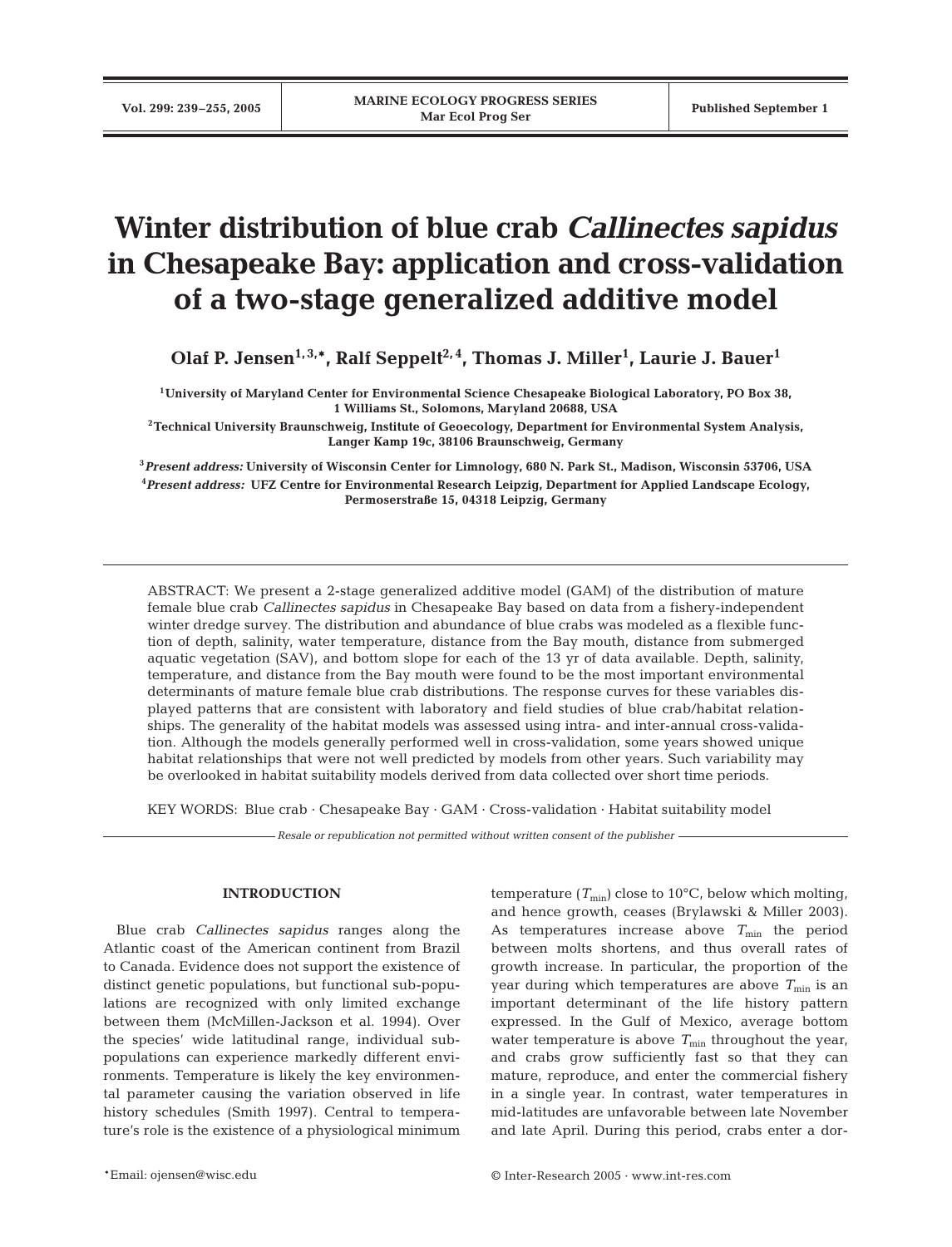mant phase during which they bury into the sediments. Thus in mid-latitude populations, growth and maturation occur in different years so that individuals take a minimum of 18 to 24 mo to complete their life cycle.

Because overwintering blue crabs in Chesapeake Bay do not feed and are unlikely to experience significant predation, bioenergetic costs are likely to play a dominant role in determining overwintering survival. Laboratory studies (Tagatz 1969, McKenzie 1970) have shown that salinity and temperature interact with thermal tolerances dependant on both salinity and acclimation temperature. These results suggest that salinity and temperature, as well as factors such as depth, which might serve to limit temperature fluctuations, may be important in determining choice of overwintering habitat; however, no studies to date have examined the extent to which winter distributions of blue crab reflect differences in these variables.

The blue crab population in the Chesapeake Bay supports the single largest blue crab fishery in North America. Assessments of this stock indicate recent declines in both abundance and landings (Miller & Houde 1998, Rugolo et al. 1998, Lipcius & Stockhausen 2002) despite efforts to reduce fishing mortality. Winter distributions in the Bay are an area of recent concern for several reasons. Most directly, estimates of abundance and rates of exploitation of blue crab in Chesapeake Bay, on which stock assessments have been based, have been derived from a baywide, fisheryindependent winter dredge survey (WDS) conducted between December and March (Sharov et al. 2003). Also making the winter distribution of crabs important is concern over the vulnerability of spawning females in a winter dredge fishery (Miller 2003), the efficacy of a dispersal corridor (Lipcius et al. 2001), and a combined marine protected area and dispersal corridor (Lipcius et al. 2003) that has recently been established in the Virginia (southern) portion of Chesapeake Bay. Thus, the ability to predict blue crab winter distribution has become desirable.

Generalized additive models (GAMs) provide a flexible non-parametric or semi-parametric framework to model the relationship between a response and one or more predictor variables (Hastie & Tibshirani 1990). GAMs do not require the distributional assumptions of traditional parametric approaches and provide the ability to fit flexible non-linear response curves to individual predictor variables. In GAMs, the response variable is assumed to be the sum of separate individual functions of each of the predictor variables with a link function appropriate to the distribution of the response variable (e.g. a Poisson link function is often specified for count data). In the more familiar generalized linear models (GLMs), these individual functions of the predictor variables are linear. In GAMs, the individual

functions may be linear or may be non-parametric smoothers such as regression splines, which are bettersuited to modeling many common biological response curves such as threshold functions. Different functions may be specified for each predictor variable, allowing for response curves that are specific to the individual predictors.

The use of GAMs to model organism/habitat relationships increased following publication of Hastie & Tibshirani's (1990) book and Swartzman et al.'s (1992) application of this technique to model groundfish in the Bering Sea. GAMs have since become widely used in marine sciences to predict abundance and identify important habitats (e.g. Swartzman et al. 1995, Maravelias et al. 2000a) and to model stock-recruitment relationships (Cardinale & Arrhenius 2000).

Two-stage GAMs are an extension of the basic structure in which the response variable is modeled first as a binomial variable (presence/absence or yes/no) and secondly the non-zero observations (presence or yes) are modeled as a continuous or count variable, usually with a Gaussian or Poisson distribution respectively. The 2 stages may then be combined multiplicatively to yield an overall prediction (Barry & Welsh 2002). This approach is particularly useful in modeling aquatic organisms, for which, because of their patchy distributions, survey catches are often zero-inflated (Maravelias 1999). Two-stage GAMs have been used in fisheries to improve estimates of various stock assessment indices (e.g. Borchers et al. 1997, Piet 2002) and to model salmon feeding and growth (Rand 2002).

However, despite the widespread use of GAMs, studies have yet to examine their ability to find general relationships that are valid beyond the particular data set or year modeled. A risk of using highly flexible, data-driven methods is that the resulting predictive models may fit the modeled data so specifically that they may have little predictive power when applied to other data sets. The underlying goal of most habitat modeling studies is not simply to describe the trends in the modeled data, but also to produce predictions valid in other years/locations. Ideally, GAMs should produce an understanding of the functional relationship between an organism and various components of its environment. Cross-validation, by testing the ability of models based on one data set to accurately predict values in another, is a useful means of assessing the generality of a model.

Here we fit 2-stage GAMs for each of 13 yr of data from the WDS to determine the environmental variables that regulate winter distribution of mature female blue crab in Chesapeake Bay. Subsequently, we use cross-validation to assess the ability of models developed from data collected in 1 yr to predict the distribution and abundance of crabs in other years.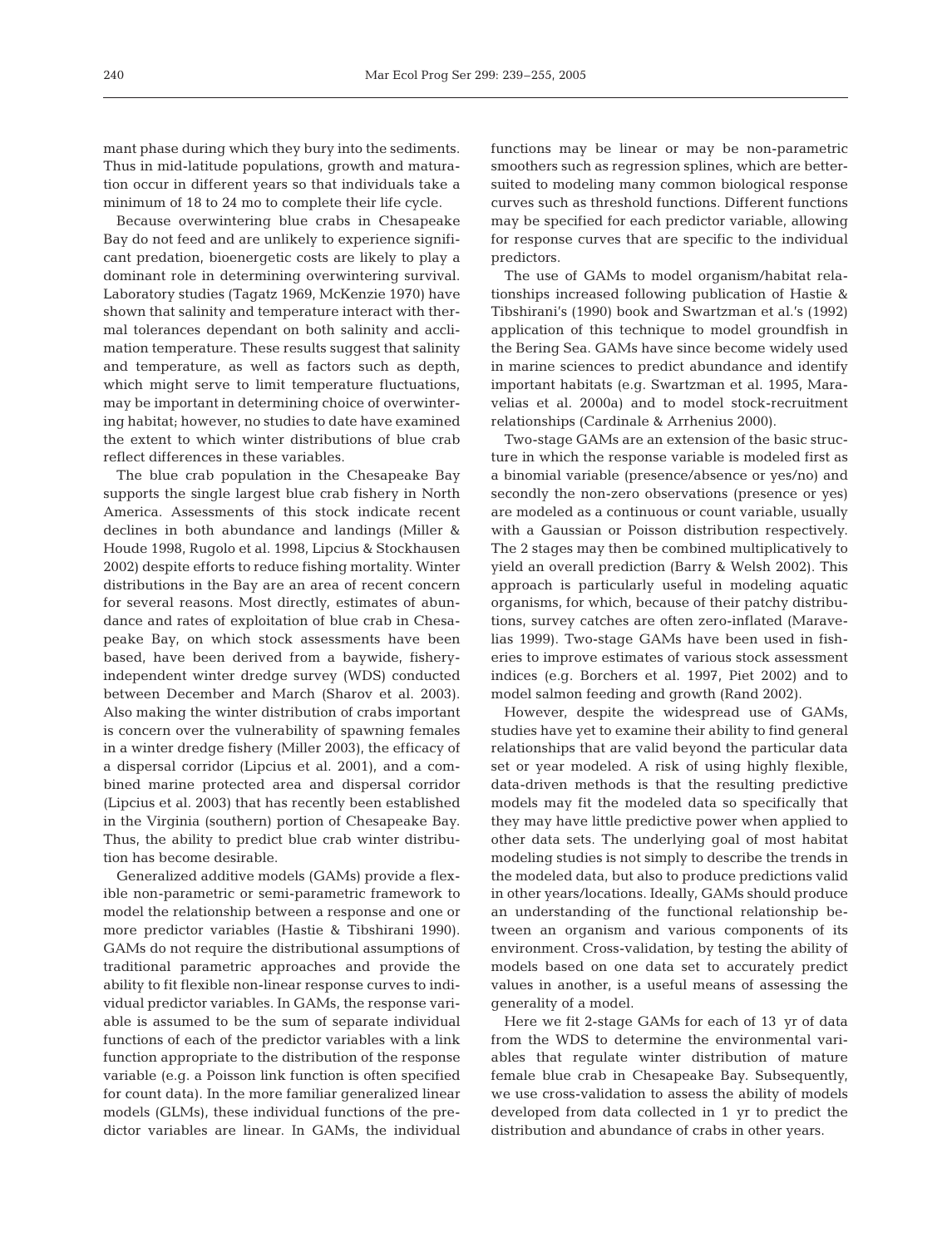## **MATERIALS AND METHODS**

We modeled the distribution and abundance of mature female blue crab in Chesapeake Bay. Mature females were chosen as the focus of this study because of their greater per capita contribution to future generations and because current management strategies, including the lower Bay spawning sanctuary, are focused specifically on their protection.

**Data.** The WDS has been conducted annually between December and March since the winter of 1989 to 1990. Full details of the survey design are provided in Sharov et al. (2003), and are only summarized here. Survey years will henceforth be referred to by the year in which the survey was completed, e.g. the first survey is the 1990 survey. Stratification and sample size in the first 3 yr of the survey were different than in the remaining years, but except for this change the survey has been conducted consistently throughout the period of record. From 1993 to the present, 1255 to 1599 stratified random stations were sampled within 3 regionbased strata. During the period from 1990 to 1992, there were more strata and generally fewer (867 to 1395) samples. A typical distribution of station locations and densities of mature female blue crabs is shown in Fig. 1. One minute tows of a 1.83 m wide crab dredge were made at each station. The length of each tow was determined by either Loran-C or a differential global positioning system (DGPS). All crabs greater than 15 mm carapace width were measured, sexed, and enumerated. Additionally, environmental parameters were measured at each station. Depletion experiments (Zhang et al. 1993, Vølstad et al. 2000), in which the same area was dredged repeatedly, were conducted yearly since 1992 to determine the fraction of blue crabs sampled by a single dredge tow, i.e. the catchability coefficient *(q)*. Based on these experiments, Vølstad et al. (2000) applied an exponential depletion model to estimate vessel and year specific catchability coefficients that were used to transform catch at each station into an estimate of absolute abundance.

**Environmental variables.** Six environmental variables were chosen for consideration in the GAMs based on availability and known or plausible roles in influencing blue crab distributions. Depth was measured at each WDS site. The 5 remaining variables, salinity, water temperature, distance from the Bay mouth, distance from the nearest submerged aquatic vegetation (SAV), and bottom slope, were derived using data from other sources and a geographic information system (GIS).

Although surface salinity and temperature were measured at each WDS site, the more relevant measurements for describing blue crab winter habitat choice are the bottom salinity and temperature at the time when they bury into the sediment. For this reason, temperature and salinity used in this analysis were interpolated from Chesapeake Bay Water Quality Monitoring Program data (Chesapeake Bay Program 1993). December bottom temperature and salinity maps were produced for each year using data collected at 99 to 123 sites per year. The data were first spatially detrended in order to satisfy the assumption of firstorder stationarity (Cressie 1993). Detrending was conducted using linear regression with northing, easting, and northing  $\times$  easting interaction terms. Variogram modeling and ordinary kriging were conducted on the



Fig. 1. *Callinectes sapidus*. Density of mature female blue crabs measured at winter dredge survey stations during the 1998 survey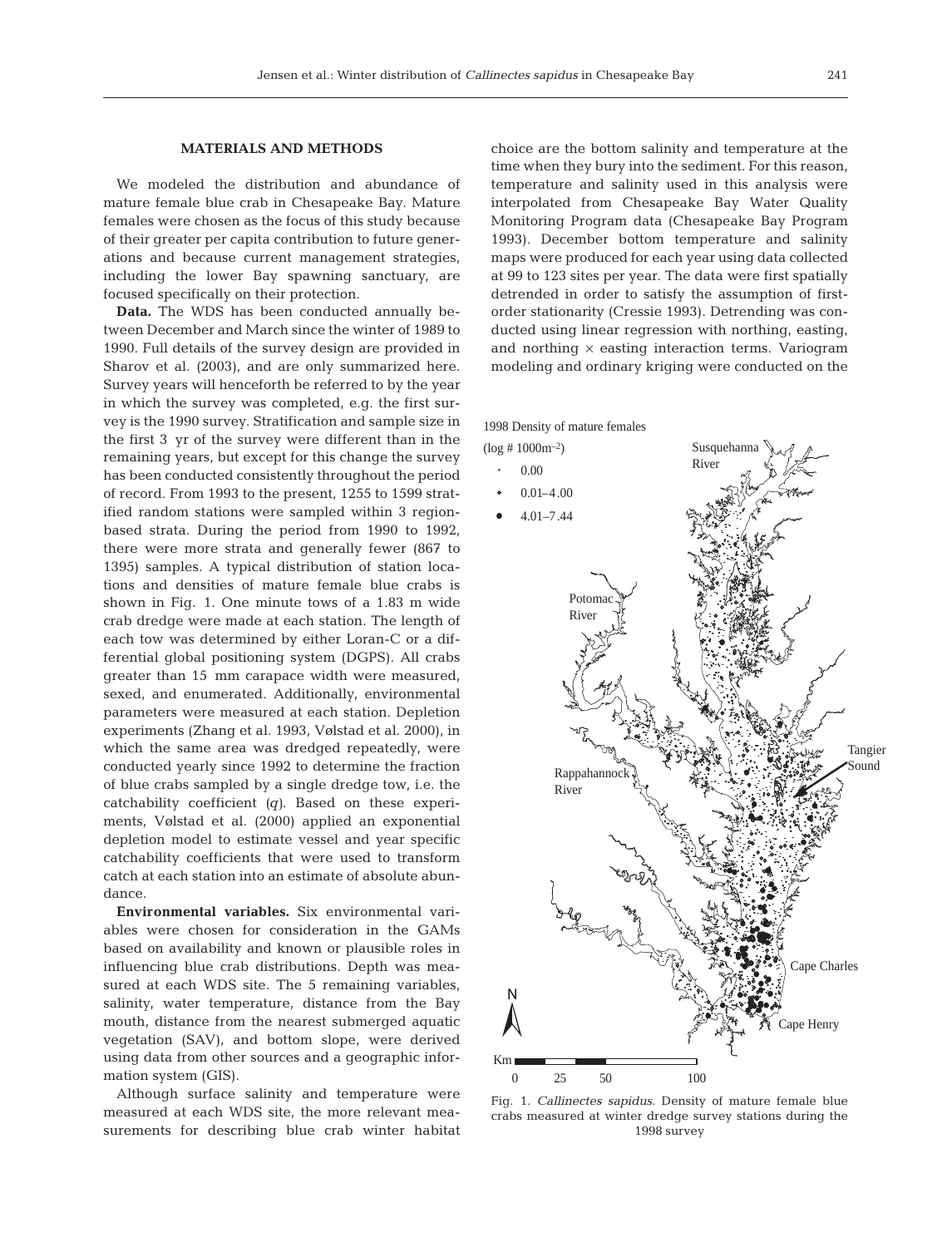residuals before adding the trend back to the kriged predictions. Gaussian, spherical, and exponential variogram models were fit to empirical variograms using non-linear least squares (SAS, NLIN procedure) and the best fitting model (lowest mean squared error) was used for kriging (SAS, KRIGE2D procedure). Interpolated bottom temperature and salinity were mapped in ArcView v8.3 and maps from the previous December were used to assign values to each WDS site.

Distance from the Bay mouth was calculated along the shortest through-water path between the dredge start point and a point in the mouth of the Bay midway between Cape Henry and Cape Charles. This distance was calculated in ArcView v8.3 using a customized script based on the lowest-cost path function and a raster map of the Bay with a resolution of 250 m (Jensen 2004). This variable was chosen based on a preference by mature females for higher salinity water in the lower Bay waters where their offspring may be more easily transported offshore (Johnson 1995). Distance from SAV was chosen as a potentially important environmental variable because of known affinities by blue crabs for SAV (Orth et al. 1996) during the spring and summer and the hypothesis that mature females may choose the nearest suitable winter habitat. In agreement with this hypothesis, SAV distributions from the previous summer were used, e.g. 1989 SAV distributions were used to predict 1990 (i.e. winter 1989 to 1990) crab distributions. Distance from the nearest SAV beds was calculated using maps of annual Chesapeake Bay SAV distributions derived from aerial photography (Orth et al. 2001). Distance from SAV was calculated as the straight-line distance and was log transformed in order to conform to a normal distribution.

Schaffner & Diaz (1988) found significant differences in the abundance of blue crabs among different sediment types and bottom morphologies (shallow spits and shoals, basins, and channels). Maps of Chesapeake Bay bottom type are not of sufficient spatial and temporal resolution to allow us to incorporate bottom type directly into our analyses. Accordingly, we used bottom slope as a proxy for benthic habitat type. This approach differentiates channel (high slope) from basin (low slope) regions and may also reflect differences in sediment type assuming that finer sediments are more likely to accumulate in low slope areas. Bottom slope was calculated from a high-resolution (30 m) bathymetric digital elevation layer (National Oceanic and Atmospheric Administration 1998) in ArcView v8.3. Bottom slope was log transformed and multiplied by a factor of 10 in order to conform to a normal distribution on a similar scale as the other environmental variables.

**Two-stage generalized additive models.** Two-stage GAMs were used to describe the relationship between

mature female blue crab density and the 6 environmental variables. Models were developed independently for each year of data using a randomly selected training subset representing 75% of the data in an individual year (650 to 1199 stations). The remaining 25% of the data were reserved for cross-validation. In the first stage of the analysis, presence or absence of mature female crabs was modeled using a logistic model with a binomial error distribution and a logit link function. In this stage, the estimated probability of crab occurrence  $(\hat{p})$  at any site was modeled as an additive function of the 6 environmental variables:  $D =$  water depth (m),  $M =$  distance to the Bay mouth  $(km)$ ,  $V =$  distance  $(km)$  to SAV beds,  $S =$  salinity (ppt),  $B =$  bottom slope, and  $T =$  water temperature  $(^{\circ}C)$ , given by:

$$
\hat{p} = s(D) + s(M) + s(V) + s(S) + s(B) + s(T)
$$
 (1)

where the s's are unique regression spline functions for each environmental variable. Penalized regression splines (Wood & Augustin 2002) were fitted using the mgcv (v1.0-9) package for R v1.9.1.

In the second stage of the model, log transformed mature female blue crab density  $(\# 1000 \text{ m}^{-2})$  of only those stations at which at least one mature female crab was caught was modeled as a function of environmental covariates with a Gaussian error distribution. The model equation was:

$$
\ln(\stackrel{\wedge}{\mu}) = s(D) + s(M) + s(V) + s(S) + s(B) + s(T) \quad (2)
$$

where  $\hat{\mu}$  is the predicted density of mature female blue crabs given occurrence, and the other variables are as given above. Subsequently, the predicted log abundance,  $\ln(\hat{y})$ , at a given location was calculated as the product of Stage I and Stage II (Barry & Welsh 2002):

$$
\ln(\hat{y}) = \hat{p} \times \ln(\hat{\mu}) \tag{3}
$$

The flexibility of the response curves was optimized using an iterative method that rewards model fit and penalizes degrees of freedom (Wood 2000). This approach avoids the subjectivity inherent in choosing degrees of freedom *a priori* and ensures that the models provide the best fit with the fewest degrees of freedom. An initial full model containing all 6 variables was simplified by removing insignificant variables (backward elimination) until all remaining variables were significant ( $\alpha = 0.05$ ). All possible 2-variable interactions using the remaining variables were then added to the model, and the model was again pared down to only significant terms. Non-significant main effect terms (i.e. a single response variable with no interaction) were retained, however, if they were also part of a significant interaction. In 2 instances, the model-fitting algorithm would not converge when the degrees of freedom for an interaction term were not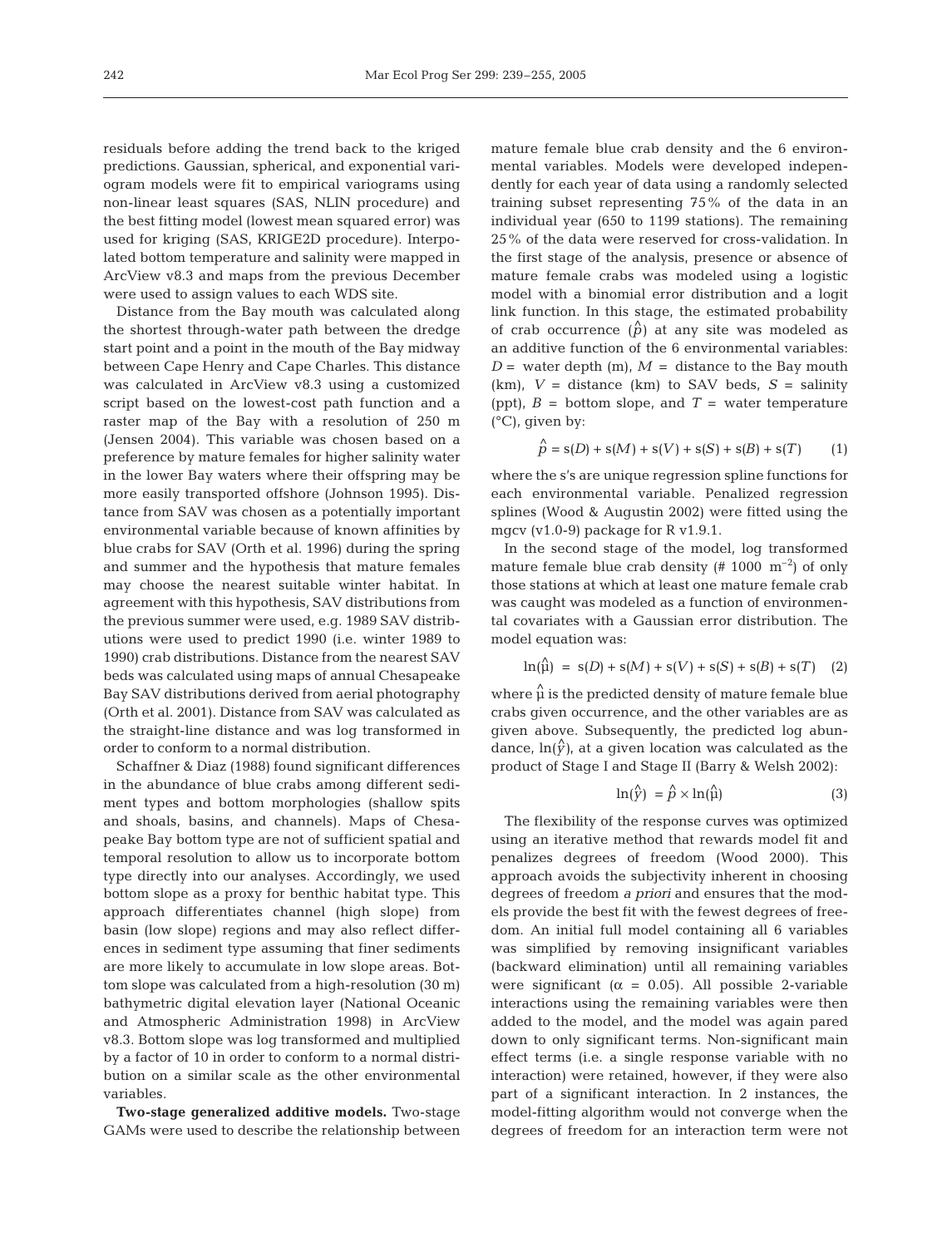fixed. In these cases, a range of plausible degrees of freedom were given, and the model with the highest adjusted  $R^2$  was selected.

**Model fit, cross-validation, and mapping.** Receiver operating characteristic (ROC) curves were used to assess the fit and generality of Stage I (presence/ absence) models. Although ROC curves are commonly used to assess logistic regression models (Hosmer & Lemeshow 2000) and have been used to assess habitat models developed through logistic regression (e.g. Bonn & Schroder 2001, Scholten et. al. 2003, Gibson et al. 2004), they can also be applied to any model that produces estimates of *p* (the probability of presence) for a binomially distributed response variable. ROC curves are simply a plot of sensitivity (the fraction of correctly predicted presences) against 1– specificity (the fraction of correctly predicted absences) with changing critical values of  $p$  ( $p_{\text{crit}}$ , the probability above which presence is predicted). An ROC curve for a model with no discriminatory power is simply a straight line with a slope of one, i.e. as  $p_{\text{crit}}$  changes, any increase in sensitivity is offset by an equivalent loss of specificity. ROC curves are used here to calculate the area under the ROC curve (AUC, a measure of discriminatory power),  $p_{opt}$  (the value of  $p$  which results in the highest percentage of correct predictions), and  $p_{\text{fair}}$  (the value of  $p$  for which sensitivity and specificity are equal). AUC is a threshold-independent (i.e. it does not depend on a specified  $p_{\text{crit}}$  summary statistic that ranges from 0 (no discriminatory power) to 1 (perfect discriminatory power) and has been previously used to assess the generality of logistic regression-based habitat models (Bonn & Schroder 2001). Although criteria for evaluating AUC values are to some extent arbitrary, Hosmer & Lemeshow (2000) suggest the following cut-offs: 0.7 to 0.8 acceptable, 0.8 to 0.9 excellent, >0.9 outstanding.

Cross-validation was also used to assess the transferability of the combined models (the product of Stage I and Stage II) fitted to training data sets to a separate test data set from the same year (i.e. intra-annual

cross-validation) or to data from another year (i.e. inter-annual crossvalidation). The predictive ability of each combined model was assessed by regressing predicted values on the observed values. The resulting leastsquares correlation coefficient was used as an index of model performance. We tested 2 hypotheses: (1) Models fitted to a training data set perform better (i.e. higher r) on the training data than on independent test data from the same year. (2) Models perform better in intra-annual cross-validation than when applied to data from other years (interannual cross validation).

To test these hypotheses, the Fisher (1915) transformation was used to normalize the cross-validation correlation coefficients (r). The first hypothesis was tested using a paired *t*-test of the transformed correlation coefficients and the second was tested using a *t*-test for 2 samples with equal variance. To aid interpretation of the results of the cross-validation analyses we compared all individual models to the grand mean (including inter- and intra-annual) cross-validation r. We calculated standardized normal deviates:

$$
z = \frac{(r_{i,j} - \bar{r})}{s} \tag{4}
$$

where  $r_{i,j}$  is the Fisher (1915) transformed coefficient of determination for predictions from the model year *i*, applied to observed year  $j$ ,  $\overline{r}$  is the grand mean, and *s* the sample standard deviation of  $\overline{r}$ .

In order to visualize predicted mature female blue crab distributions, predictions from the most general model (i.e. the model with the highest mean crossvalidation r-squared value), were mapped for Stage I, Stage II, and the combined model. Predictions were made for  $1 \times 1$  km grid cells based on the values of the predictor variables for each cell. Values of the dynamic predictor variables (temperature, salinity, and distance from SAV) used in mapping were the values within each grid cell for the summer (distance from SAV) or December (temperature and salinity) preceding the most general model.

### **RESULTS**

#### **Model development**

Significant correlations were present between many pairs of explanatory variables (Table 1). Most notably, there was a strong and negative correlation  $(r = -0.64)$ between salinity and distance from the Bay mouth.

Table 1. Pearson correlation coefficients between all pairs of environmental variables. Significant correlations (p < 0.05) are shown in **bold**. All other correlations are insignificant  $(p > 0.05)$ 

|                                                                                         | <b>Distance</b>                                       | Salinity                                    | Depth                        | Temp.                  | Slope         | <b>SAV</b> |
|-----------------------------------------------------------------------------------------|-------------------------------------------------------|---------------------------------------------|------------------------------|------------------------|---------------|------------|
|                                                                                         | (M)                                                   | (S)                                         | (D)                          | (T)                    | (B)           | (V)        |
| Distance $(M)$<br>Salinity $(S)$<br>Depth $(D)$<br>Temp. $(T)$<br>Slope $(B)$<br>SAV(V) | $-0.637$<br>$-0.038$<br>$-0.091$<br>0.107<br>$-0.010$ | 1<br>0.192<br>0.341<br>$-0.073$<br>$-0.133$ | 1<br>0.118<br>0.284<br>0.139 | 1<br>$-0.002$<br>0.079 | 1<br>$-0.055$ |            |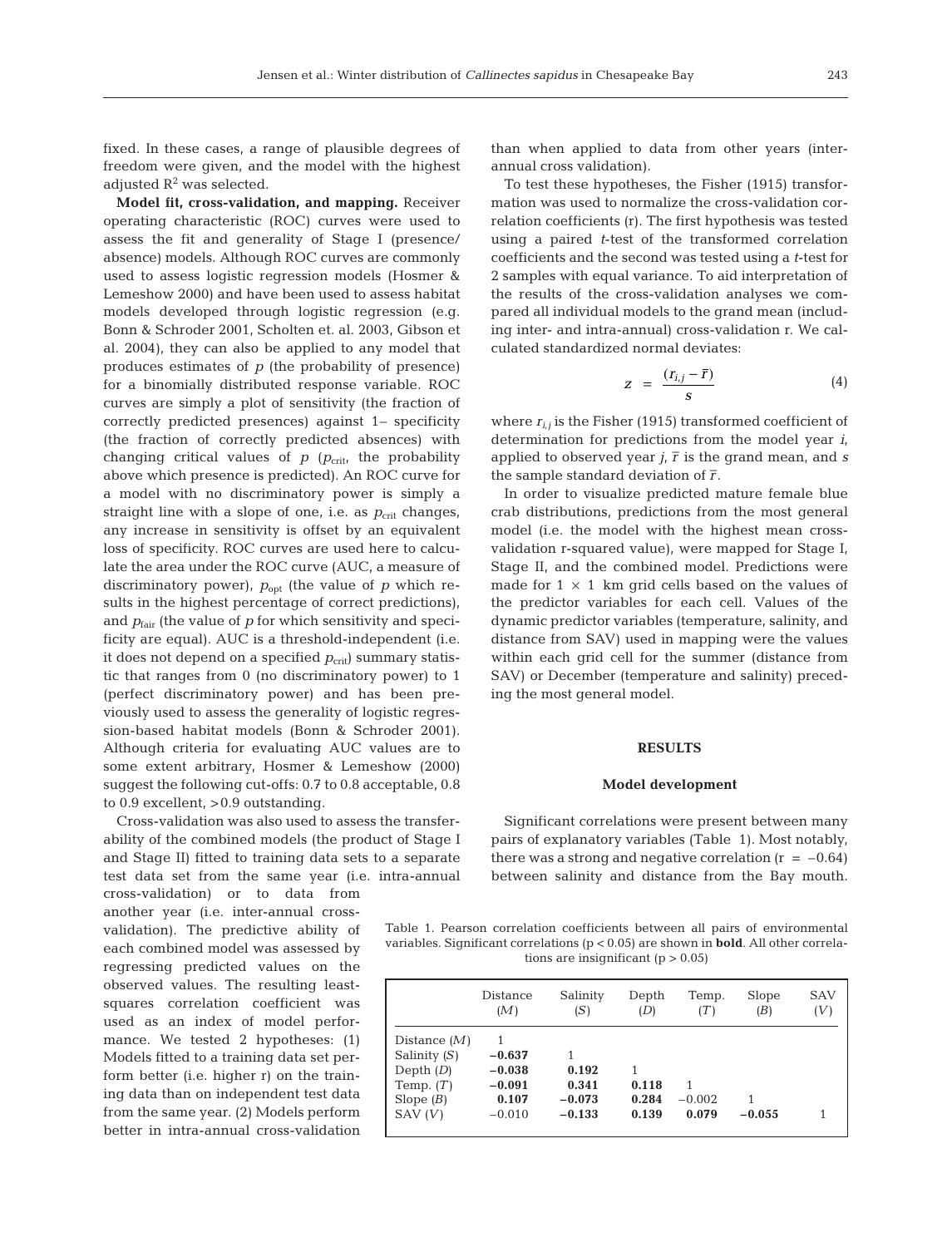Moderately strong correlations occurred between salinity and temperature  $(r = 0.34)$ , and between depth and bottom slope  $(r = 0.28)$ . Although the correlations among the explanatory variables were often statistically significant, even the 2 most strongly correlated variables (salinity and distance from the Bay mouth) do not overlap entirely as salinity patterns are strongly influenced by freshwater flow from the western shore tributaries, which, combined with the Coriolis effect, results in a pattern of lower salinities in the western region of the Chesapeake Bay. Colinearity among the explanatory variables was not deemed sufficient to drop variables from the full models, but will be considered in the interpretation of model selection results.

All 6 explanatory variables were included as either significant main effects or in interaction terms in at least 3 of the final models; however, no variable occurred in all models (Table 2). Distance from the Bay mouth and depth were the most commonly included variables. In Stage I, distance from the Bay mouth was significant in 9 out of 13 yr and depth was

significant in all years. Distance from Bay mouth appeared in 10 out of 13 yr for Stage II models, while depth was included in 5 Stage II models. Water temperature also appeared commonly in Stage I, occurring in 9 out of 13 yr, but was only found to be significant in 2 of the Stage II models. Salinity was included in 8 yr for Stage I and in 2 yr for Stage II. Importantly, salinity was often included in Stage I models when distance from the Bay mouth was not. The remaining 2 variables, bottom slope and distance from SAV, were not often found to be significant in either model stage.

Penalized regression spline fits of individual environmental factors to blue crab density varied from simple linear functions to highly complex curves. We present response curves for the most commonly included variables, distance from the Bay mouth (Fig. 2), salinity (Fig. 3), depth (Fig. 4), and temperature (Fig. 5), for all years in which they were included as significant main effect terms only, i.e. not in interaction. All other response curves are available at: http://hjort.cbl. umces.edu/crabs/GAM.html

Table 2. *Callinectes sapidus.* Model selection results for (a) Stage I (presence/absence) and (b) Stage II (abundance) GAMs. Significance test p-values are given for the explanatory variables distance from Bay mouth, salinity, depth, temperature, bottom slope, distance from SAV, and interaction terms. Terms that were not significant (ns,  $p > 0.05$ ) were dropped from the model unless they were involved in a significant interaction (I). Degrees of freedom (df) were fixed for terms in **bold**. The adjusted  $R<sup>2</sup>$  and percent of deviance explained are also given for each model

| Year | N    | df   | Distance     | Salinity | Depth   | Temp.   | Slope | <b>SAV</b> | Interaction |             | $R^2$ adj | Deviance  |
|------|------|------|--------------|----------|---------|---------|-------|------------|-------------|-------------|-----------|-----------|
|      |      |      | (M)          | (S)      | (D)     | (T)     | (B)   | (V)        | I           | $_{\rm II}$ |           | explained |
|      |      |      |              |          |         |         |       |            |             |             |           |           |
| (a)  |      |      |              |          |         |         |       |            |             |             |           |           |
| 1990 | 650  | 25.4 | ns           | < 0.001  | Ι       | Ι       | ns    | ns         | $D/T$ 0.027 | ns          | 0.274     | 31.5      |
| 1991 | 723  | 27.8 | Ι            | ns       | Ι       | ns      | 0.048 | ns         | M/D < 0.001 | ns          | 0.246     | 26.1      |
| 1992 | 1046 | 10.3 | ns           | < 0.001  | < 0.001 | ns      | ns    | ns         | ns          | ns          | 0.221     | 22        |
| 1993 | 941  | 22.7 | ns           | Ι        | T       | < 0.001 | ns    | 0.044      | S/D < 0.001 | ns          | 0.255     | 27.1      |
| 1994 | 1071 | 37.1 | $\mathbf{I}$ | I        | < 0.001 | ns      | ns    | 0.036      | $M/S$ 0.036 | $M/V$ 0.030 | 0.225     | 28.1      |
| 1995 | 1199 | 18.5 | ns           | I        | < 0.001 | T       | ns    | $\rm ns$   | $S/T$ 0.005 | ns          | 0.097     | 17.7      |
| 1996 | 1187 | 32.5 | < 0.001      | T        | T       | < 0.001 | ns    | Ι          | $S/V$ 0.001 | S/D < 0.001 | 0.255     | 27.6      |
| 1997 | 1193 | 16.1 | T            | < 0.001  | I       | < 0.001 | ns    | ns         | M/D < 0.001 | ns          | 0.189     | 23.1      |
| 1998 | 1181 | 29.2 | T            | ns       | Ι       | < 0.001 | ns    | ns         | M/D < 0.001 | ns          | 0.267     | 28.3      |
| 1999 | 1139 | 22.4 | < 0.001      | ns       | T       | Ι       | ns    | ns         | $D/T$ 0.014 | ns          | 0.197     | 27.2      |
| 2000 | 1133 | 17.3 | < 0.001      | ns       | < 0.001 | < 0.001 | ns    | ns         | ns          | ns          | 0.27      | 28.6      |
| 2001 | 1167 | 25.0 | T            | ns       | I       | < 0.001 | ns    | ns         | $M/D$ 0.002 | ns          | 0.328     | 38.4      |
| 2002 | 1148 | 18.9 | Ι            | 0.012    | Ι       | ns      | ns    | 0.018      | $M/D$ 0.002 | ns          | 0.215     | 29.8      |
| (b)  |      |      |              |          |         |         |       |            |             |             |           |           |
| 1990 | 91   | 3.0  | ns           | ns       | ns      | 0.004   | ns    | 0.007      | ns          | ns          | 0.136     | 16.5      |
| 1991 | 161  | 9.0  | < 0.001      | ns       | 0.002   | ns      | 0.002 | 0.047      | ns          | ns          | 0.31      | 34.9      |
| 1992 | 197  | 2.0  | < 0.001      | ns       | 0.003   | ns      | ns    | ns         | ns          | ns          | 0.116     | 12.5      |
| 1993 | 166  | 2.2  | < 0.001      | ns       | ns      | ns      | ns    | ns         | ns          | ns          | 0.145     | 15.6      |
| 1994 | 150  | 6.3  | < 0.001      | ns       | ns      | ns      | ns    | ns         | ns          | ns          | 0.265     | 29.6      |
| 1995 | 88   | 11.0 | 0.002        | ns       | ns      | ns      | 0.047 | ns         | ns          | ns          | 0.219     | 31.8      |
| 1996 | 204  | 10.8 | < 0.001      | ns       | < 0.001 | ns      | ns    | ns         | ns          | ns          | 0.359     | 39.3      |
| 1997 | 149  | 12.0 | Ι            | ns       | Ι       | ns      | ns    | 0.037      | $M/D$ 0.002 | ns          | 0.457     | 50.1      |
| 1998 | 185  | 7.8  | 0.022        | < 0.001  | 0.007   | ns      | ns    | ns         | ns          | ns          | 0.393     | 41.9      |
| 1999 | 102  | 4.9  | < 0.001      | ns       | ns      | 0.002   | ns    | ns         | ns          | ns          | 0.318     | 35.1      |
| 2000 | 193  | 2.6  | ns           | < 0.001  | ns      | ns      | ns    | ns         | ns          | ns          | 0.182     | 19.3      |
| 2001 | 116  | 1.0  | < 0.001      | ns       | ns      | ns      | ns    | ns         | ns          | ns          | 0.136     | 14.4      |
| 2002 | 100  | 2.3  | ns           | ns       | ns      | ns      | ns    | 0.024      | ns          | ns          | 0.077     | 9.8       |
|      |      |      |              |          |         |         |       |            |             |             |           |           |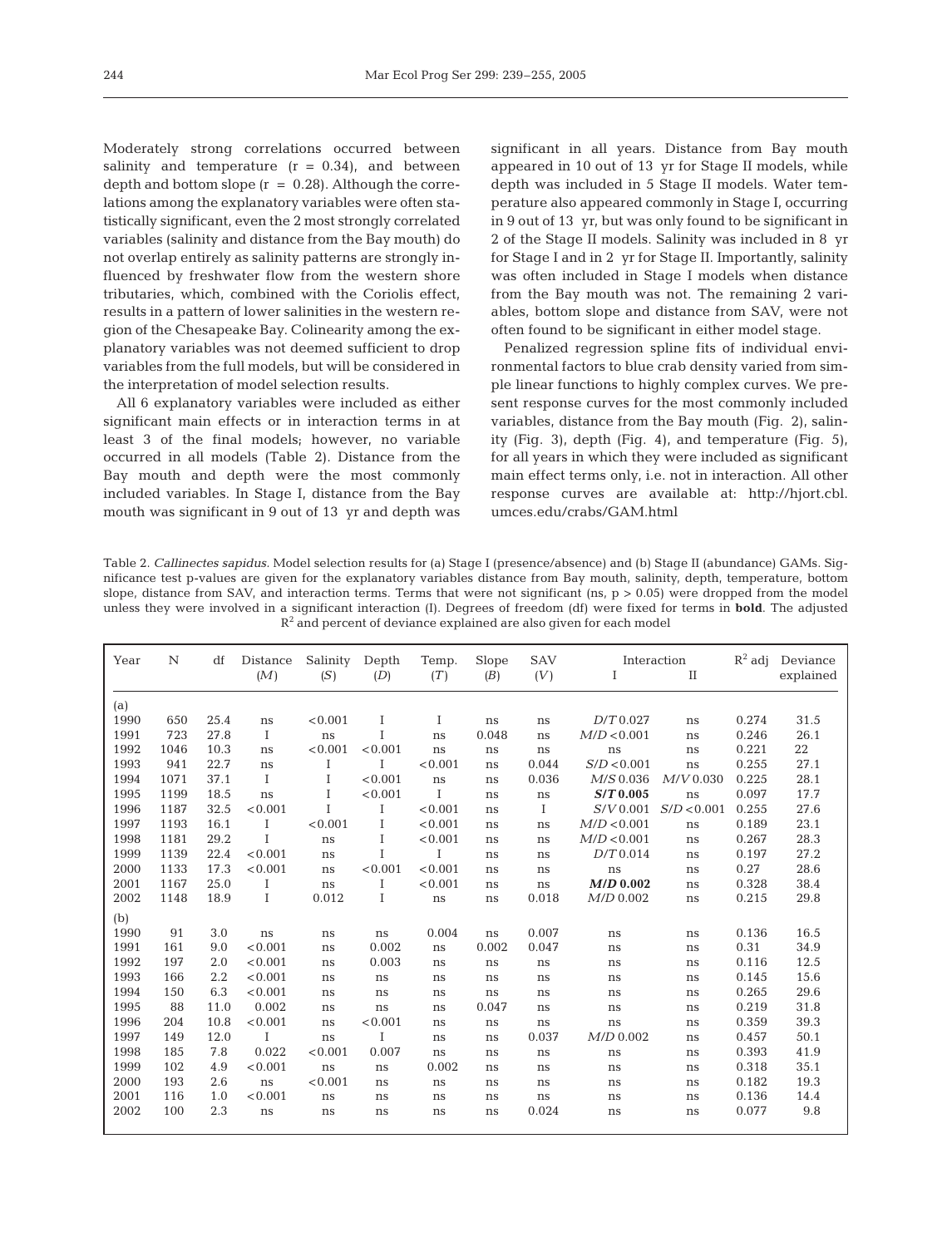

Fig. 2. *Callinectes sapidus*. Conditional regression spline smooths of distance from Bay mouth (km) on the probability of mature female blue crab presence for (a) 1996, (b) 1999, and (c) 2000 and density (ind. 1000  $\rm{m}^{-2}$ ) given presence for (d–i) 1991 to 1996, (j) 1998, (k) 1999, and (l) 2001. Smooths are shown only for those years in which the variables were significant (p < 0.05) and not included in an interaction term. The *y*-axis is the normalized effect of the variable; rugplot on the *x*-axis represents the number of observations; dashed lines are the ±2 SE confidence belts

Relationships between crab distribution and abundance and distance from the Bay mouth showed 2 dominant patterns. A linear decline in crab density with increasing distance from the Bay mouth was seen in 4 of the 7 Stage II models examined (Fig. 2d,e,j,l). The second pattern, a maximum at approximately 25 to 50 km, was observed in 2 Stage I (Fig. 2b,c) and 2 Stage II models (Fig. 2g,h). The shape of these response curves at greater distances from the Bay mouth was highly variable, reflecting the relatively rare catch of mature female blue crabs in the upper Bay, and some curves (Fig. 2c,f,g,k) suggest that the decline in crab density may level off beyond 100 km from the Bay mouth.

Response curves for salinities below 15 to 20 ppt were characterized by lower probabilities of pres-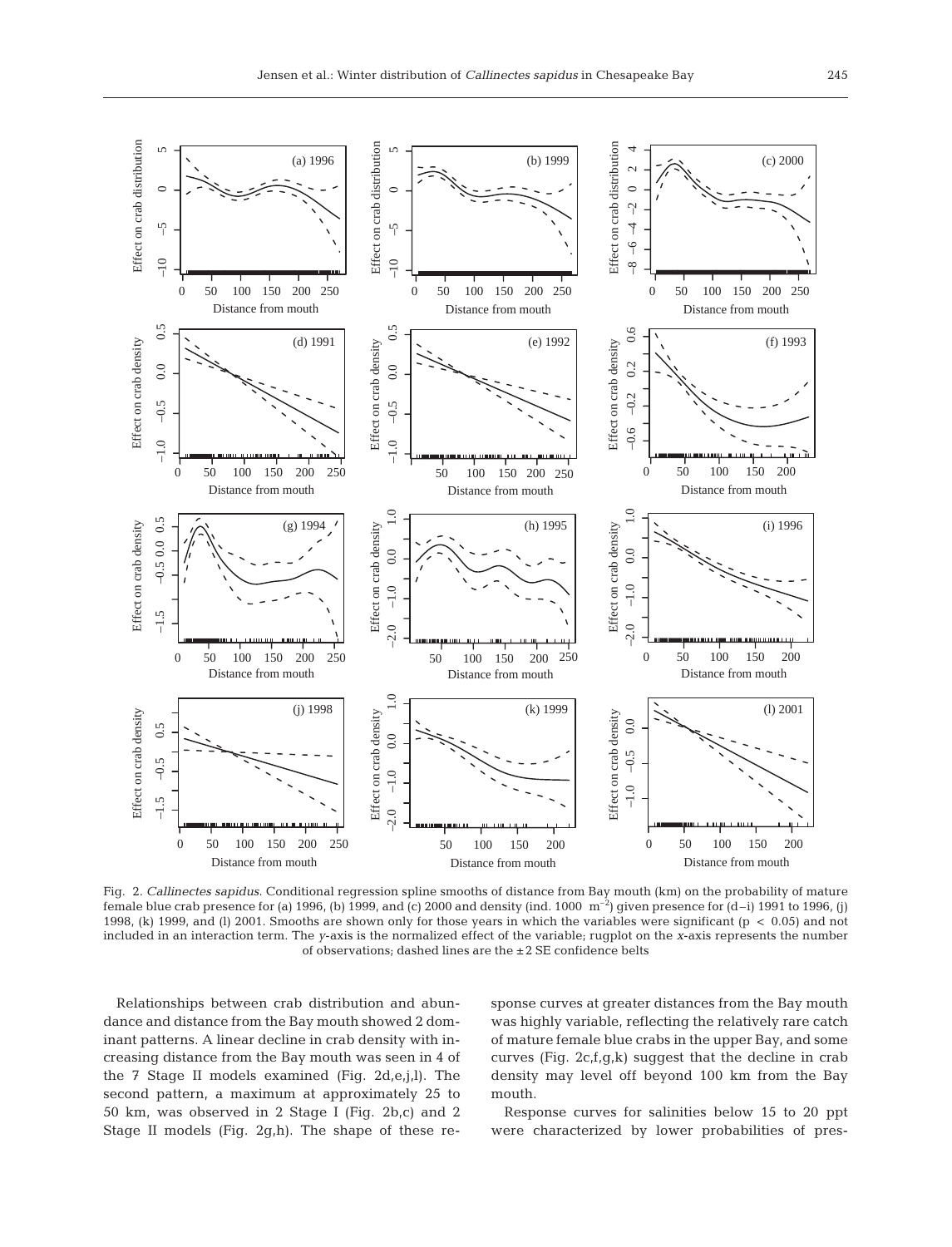

Fig. 3. *Callinectes sapidus*. Conditional regression spline smooths of salinity (ppt) on the probability of mature female blue crab presence for (a) 1990, (b) 1992, (c) 1997, and (d) 2002 and density (ind.  $1000 \text{ m}^{-2}$ ) given presence for (e) 1998 and (f) 2000. Smooths are shown only for those years in which the variables were significant  $(p < 0.05)$  and not included in an interaction term. The *y*-axis is the normalized effect of the variable; rugplot on the *x*-axis represents the number of observations; dashed lines are the ±2 standard error confidence belts

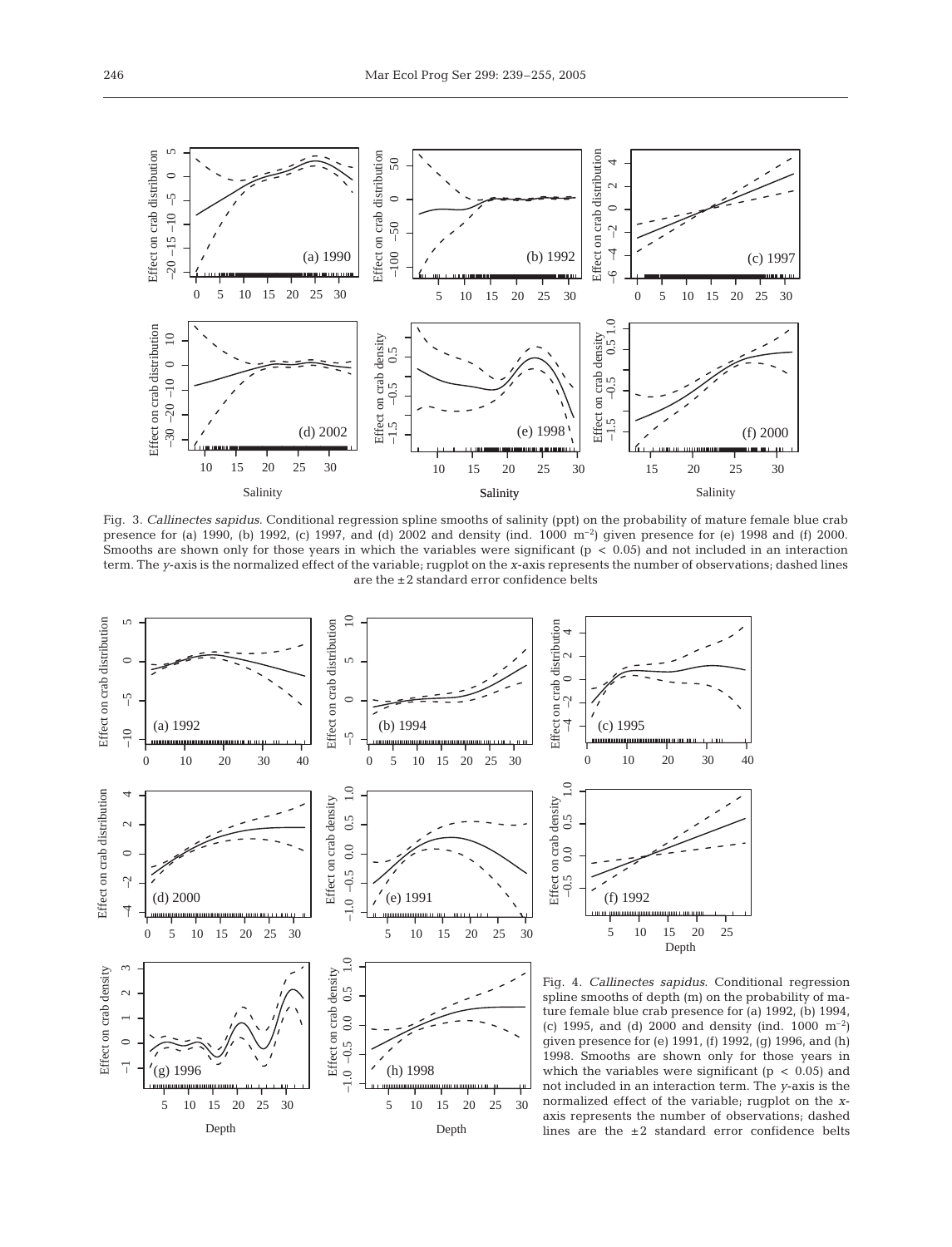

spline smooths of temperature (°C) on the probability of mature female blue crab presence for (a) 1993, (b–d) 1996 to 1998, (e) 2000, and (f) 2001 and density (ind.  $1000 \text{ m}^{-2}$ ) given presence for (g) 1990 and (h) 1999. Smooths are shown only for those years in which the variables were significant  $(p \lt p)$ 0.05) and not included in an interaction term. The *y*-axis is the normalized effect of the variable; rugplot on the *x*-axis represents the number of observations; dashed lines are the ±2 standard error confidence belts

ence and lower abundance given presence as well as extreme variability due to the smaller number of samples at low salinity. Some curves (Fig. 3a,e,f) showed a maximum or a leveling off at approximately 25 ppt.

The relationship between crab abundance and depth showed a general increase in both probability of crab presence and in density given presence as depth increases. Within this generally positive trend, a maximum (Fig. 4, panels a and e) or a leveling off of the curve (Fig. 4, panels c, d, and h) was frequently observed at approximately 15 to 20 m.

Differences were apparent between the Stage I and Stage II response curves for temperature. Stage I curves (Fig. 5, panels a–f) showed a generally negative relationship between temperature and the probability of crab presence while Stage II curves (Fig. 5, panels g and h) both indicate a positive relationship between temperature and crab density given presence. Substantial interannual differences in December bottom temperatures, however, make it difficult to compare models for which temperature ranges do not overlap.

## **Model fit, cross-validation, and mapping**

We used the models developed on the training data in a single year to predict crab distribution and abundance for the test data for that year, and for the entire data sets for alternative years. Stage I (presence/ absence) models were evaluated using ROC curves to assess model fit (Table 3a) and generality (Table 3b). The percent of correct predictions for models applied to the training data varied from 82 to 93% at  $p_{opt}$  and from 74 to 85% at  $p_{fair}$ . The AUC for the training data varied from 0.81 to 0.91. These levels are equivalent to Hosmer & Lemeshow's (2000) excellent rating. AUC values were generally lower for the cross-validation where models developed with data from 1 yr were applied to data from another year; however, all models displayed acceptable discriminatory power (AUC > 0.7) for at least 4 other years. The Stage I models from 1997 and 1998 were the most general with AUC > 0.7 for all years other than 1995. The 1995 data were well predicted only by Stage I models from 1994 and 1995.

Abundance was highly variable and more difficult to predict than distribution. Two-stage GAMs devel-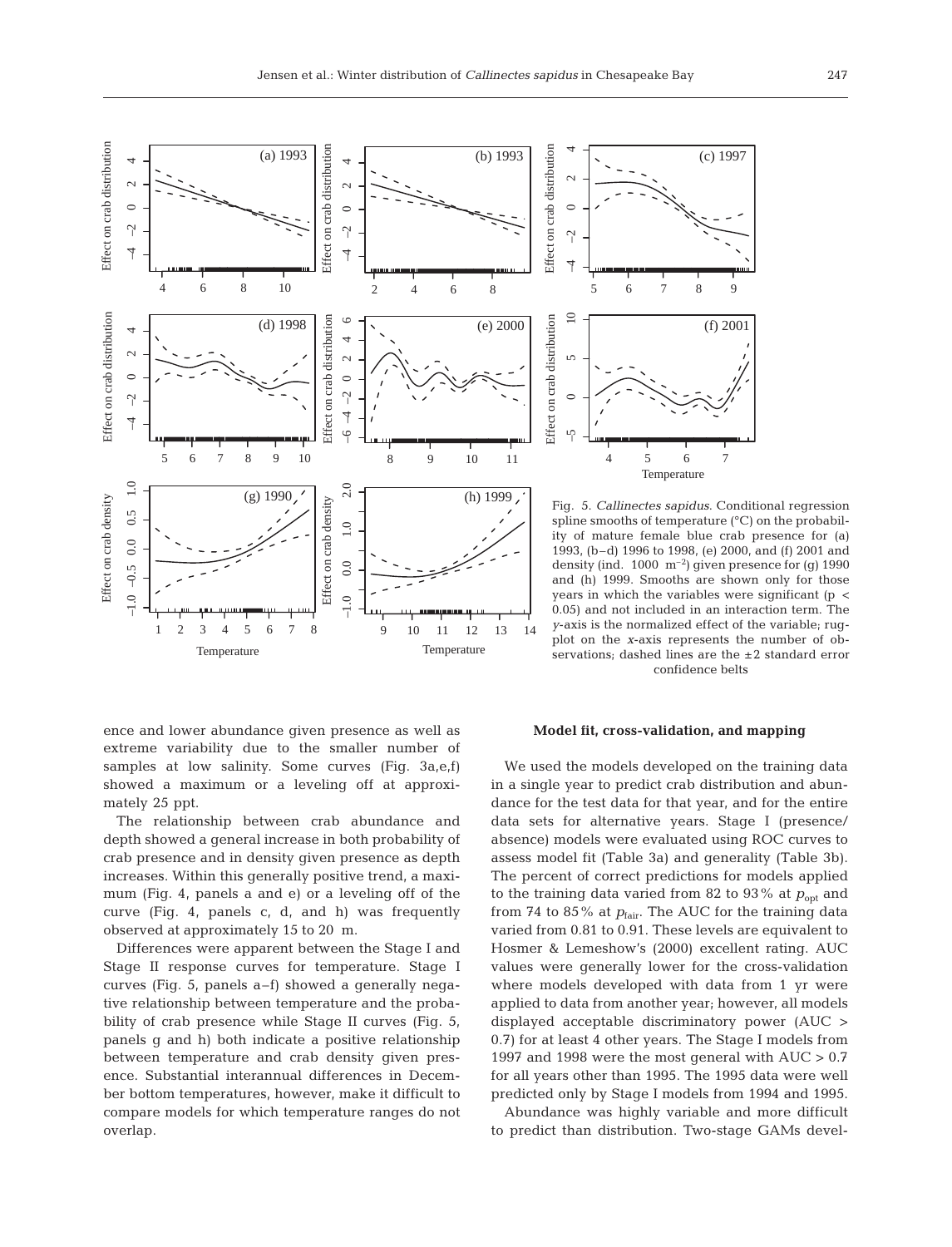| Table 3. Callinectes sapidus. Evaluation of Stage I (presence/absence) model fits to the training data (a) using receiver operating                                            |
|--------------------------------------------------------------------------------------------------------------------------------------------------------------------------------|
| characteristic (ROC) curves and cross-validation of Stage I models (b). Values in (a) respresent the area unter the ROC curve                                                  |
| (AUC), the critical p-values: $p_{\text{continuum}}(p_{\text{out}})$ and $p_{\text{fair}}$ and their sensitivity (sens.), specificity (Spec.), and percent correct predictions |
| (% Corr.). Values in (b) represent the AUC where models developed with data from one year (columns) are applied to data from                                                   |
| another (rows). Values on the diagonal represent intra-annual cross-validation where models developed using a training data                                                    |
| subset are applied to the test data subset for the same year. AUC values > 0.7 are shaded                                                                                      |

| (a)  |      |            |       | $p_{\rm opt}$ |      |       |         |      |                |       | $p_{\rm fair}$ |       |         |
|------|------|------------|-------|---------------|------|-------|---------|------|----------------|-------|----------------|-------|---------|
| Year |      | <b>AUC</b> | Value | Sens.         |      | Spec. | % Corr. |      | Value          | Sens. |                | Spec. | % Corr. |
| 1990 |      | 0.870      | 0.470 | 0.396         |      | 0.975 | 89.4    |      | 0.155          | 0.780 |                | 0.785 | 78.5    |
| 1991 |      | 0.839      | 0.453 | 0.460         |      | 0.927 | 82.3    |      | 0.235          | 0.752 |                | 0.749 | 75.0    |
| 1992 |      | 0.809      | 0.575 | 0.284         |      | 0.973 | 84.3    |      | 0.180          | 0.746 |                | 0.740 | 74.1    |
| 1993 |      | 0.845      | 0.580 | 0.277         |      | 0.983 | 85.9    |      | 0.180          | 0.765 |                | 0.767 | 76.6    |
| 1994 |      | 0.862      | 0.405 | 0.393         |      | 0.951 | 87.3    |      | 0.175          | 0.793 |                | 0.793 | 79.3    |
| 1995 |      | 0.824      | 0.325 | 0.046         |      | 0.997 | 92.7    |      | 0.085          |       | 0.773          |       | 76.3    |
| 1996 |      | 0.851      | 0.470 | 0.373         |      | 0.966 | 86.4    |      | 0.195          | 0.770 |                | 0.770 | 77.3    |
| 1997 |      | 0.837      | 0.410 | 0.302         |      | 0.974 | 89.0    |      | 0.125          | 0.752 |                | 0.748 | 74.9    |
| 1998 |      | 0.849      | 0.455 | 0.400         |      | 0.960 | 87.2    |      | 0.150          | 0.768 |                | 0.770 | 77.0    |
| 1999 |      | 0.869      | 0.380 | 0.294         |      | 0.981 | 91.9    |      | 0.110          | 0.784 |                | 0.786 | 78.6    |
| 2000 |      | 0.859      | 0.533 | 0.290         |      | 0.972 | 85.6    |      | 0.200          | 0.777 |                | 0.783 | 78.2    |
| 2001 |      | 0.905      | 0.540 | 0.302         |      | 0.983 | 91.5    |      | 0.110<br>0.845 |       |                | 0.847 | 84.7    |
| 2002 |      | 0.884      | 0.400 | 0.310         |      | 0.979 | 92.1    |      | 0.105<br>0.810 |       |                | 0.819 | 81.8    |
| (b)  |      |            |       |               |      |       |         |      |                |       |                |       |         |
| Year | 1990 | 1991       | 1992  | 1993          | 1994 | 1995  | 1996    | 1997 | 1998           | 1999  | 2000           | 2001  | 2002    |
| 1990 | 0.74 | 0.69       | 0.65  | 0.74          | 0.73 | 0.76  | 0.64    | 0.73 | 0.72           | 0.44  | 0.57           | 0.68  | 0.71    |
| 1991 | 0.71 | 0.78       | 0.65  | 0.79          | 0.75 | 0.74  | 0.78    | 0.75 | 0.81           | 0.65  | 0.69           | 0.63  | 0.70    |
| 1992 | 0.58 | 0.76       | 0.77  | 0.72          | 0.78 | 0.74  | 0.74    | 0.71 | 0.79           | 0.79  | 0.79           | 0.72  | 0.78    |
| 1993 | 0.73 | 0.78       | 0.73  | 0.79          | 0.74 | 0.74  | 0.72    | 0.72 | 0.76           | 0.60  | 0.67           | 0.54  | 0.73    |
| 1994 | 0.58 | 0.80       | 0.78  | 0.77          | 0.82 | 0.81  | 0.82    | 0.76 | 0.79           | 0.78  | 0.78           | 0.73  | 0.75    |
| 1995 | 0.63 | 0.64       | 0.62  | 0.67          | 0.72 | 0.70  | 0.65    | 0.63 | 0.66           | 0.64  | 0.67           | 0.50  | 0.65    |
| 1996 | 0.66 | 0.69       | 0.64  | 0.65          | 0.67 | 0.62  | 0.72    | 0.70 | 0.71           | 0.57  | 0.62           | 0.69  | 0.69    |
| 1997 | 0.67 | 0.72       | 0.64  | 0.70          | 0.66 | 0.66  | 0.68    | 0.76 | 0.73           | 0.59  | 0.65           | 0.65  | 0.67    |
| 1998 | 0.64 | 0.73       | 0.69  | 0.72          | 0.67 | 0.71  | 0.70    | 0.76 | 0.77           | 0.56  | 0.60           | 0.57  | 0.64    |
| 1999 | 0.64 | 0.80       | 0.81  | 0.77          | 0.82 | 0.81  | 0.82    | 0.81 | 0.85           | 0.85  | 0.86           | 0.68  | 0.86    |
| 2000 | 0.73 | 0.77       | 0.79  | 0.74          | 0.80 | 0.76  | 0.74    | 0.77 | 0.79           | 0.83  | 0.84           | 0.71  | 0.79    |
| 2001 | 0.74 | 0.75       | 0.72  | 0.71          | 0.74 | 0.57  | 0.76    | 0.71 | 0.77           | 0.63  | 0.78           | 0.80  | 0.80    |
| 2002 | 0.52 | 0.71       | 0.73  | 0.59          | 0.70 | 0.62  | 0.65    | 0.74 | 0.75           | 0.70  | 0.76           | 0.52  | 0.75    |

oped using the 6 habitat variables included in this study explained between 13 and 36% (mean  $R^2$  = 0.277) of the variability in blue crab winter densities in the training data set (Table 4a). WDS samples were characterized by a large percentage (80 to 90%) of observations containing no mature female blue crabs, as well as a small number of very high-density samples. The 2-stage models showed no evidence of bias and generally predicted realistic densities but underestimated the observed variability. For example, predicted log densities from the 1998 2-stage model showed a similar mean as the survey observations, with the linear regression of observed vs. predicted falling nearly coincident with the one-toone line, but showed lower variability, i.e. fewer lowor zero-density predictions and a lower range of predicted values (Fig. 6). Because of the relatively short tows (1 min), observed densities show a notable gap between tows with zero catches, and the lowest observed densities.

The mean  $\mathbb{R}^2$  for the intra-annual comparison was 0.192. Results for the intra-annual cross-validation showed that there was a significant difference in model performance between test data and training data (paired  $t$ -test,  $p = 0.002$ ). The inter-annual crossvalidation displayed substantial variation among years and was significantly less accurate than the intraannual cross-validation  $(t$ -test,  $p < 0.001$ ).

The cross-validation table (Table 4b) represents the ability of a model developed with data from 1 yr (columns) to predict data from other years (rows), and it displays 2 different but related pieces of information. Examining the patterns within a column evaluates the characteristics of one model. Patterns within a row relate to the characteristics of a particular data set.

The column patterns show that apart from 1990 and 2001 all models yielded above average r values for at least 4 other years of data. This suggests that the models, though they differ in their individual parameters, do capture some general features of the blue crab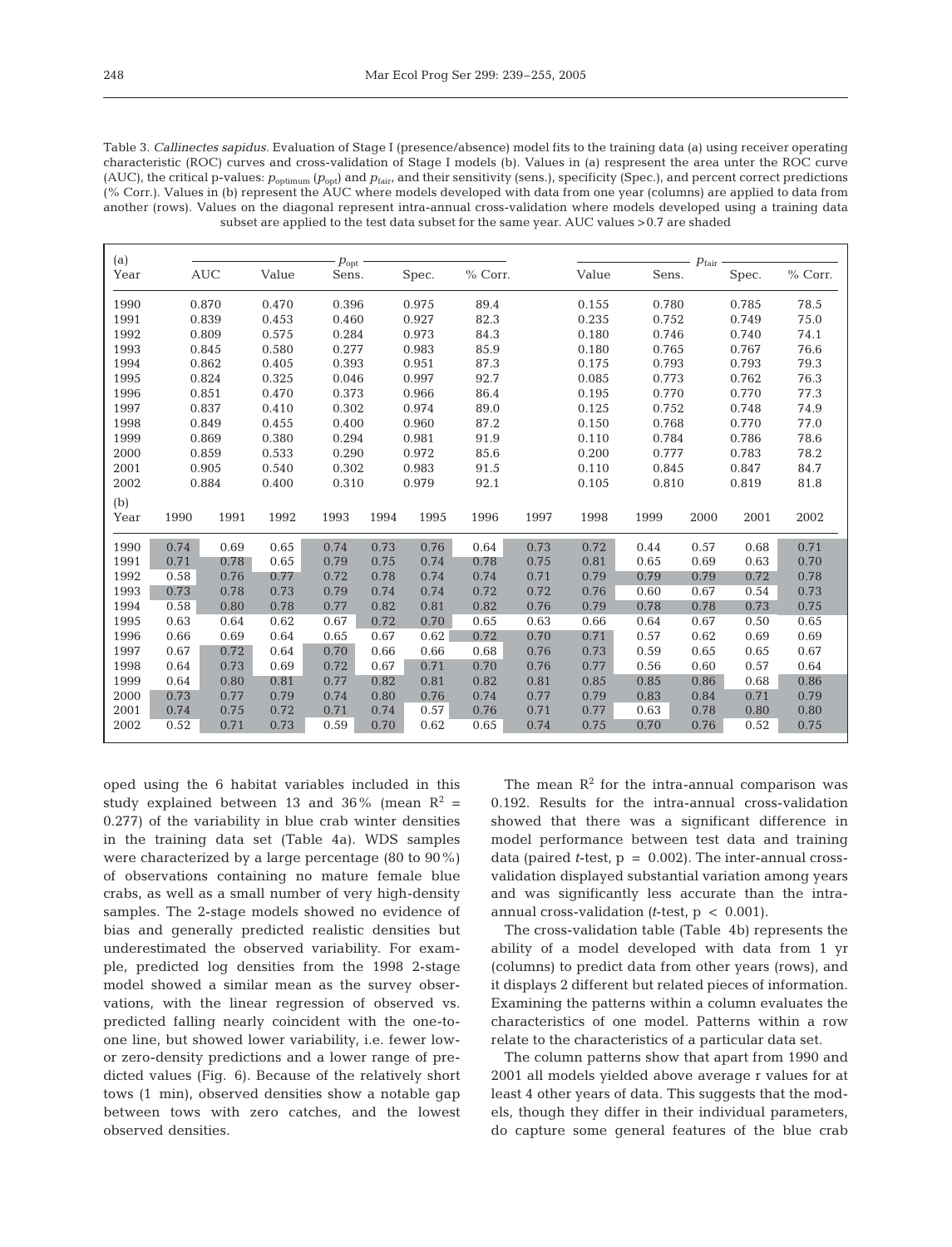habitat preference. The 1998 model displayed above average cross-validation r values for all years except 1990, 1995, and 2002. The other striking feature of the column patterns is that the 1990 and 2001 models yielded below average r values for nearly all data sets except test data from the same year.

The row patterns offer further information about inter-annual differences. The year 1990 is well predicted (i.e. above average r) only by the model from the same year. The data for 1995 are simply difficult to predict with any model. The 1994 data are well predicted by models from any year other than 1990, 1997, or 2001.

Predictions from the Stage I (Fig. 7a), Stage II (Fig. 7b), and combined (Fig. 7c) models were mapped for the 1998 model since this year exhibited the greatest generality for both Stage I and the combined model. Critical p-values used for classifying the Stage I map were  $p_{\text{fair}} = 0.15$  and  $p_{\text{opt}} = 0.455$ . Of the samples in the 1998 training data that contained one or more mature female blue crabs, 77% occurred within the shaded areas of Fig. 7a, and 40% occurred within the dark shaded area. Much of the mainstem Bay south of the Rappahannock River is shaded, indicating higher probability of blue crab presence. North of the Rappahannock River, shaded areas are generally restricted to the deeper mainstem channels and the channel in Tangier Sound.

Patterns of predicted density given presence (conditional density) shown in Fig. 7b are broadly similar to patterns in probability of occurrence. Higher conditional densities are predicted in the lower Bay mainstem and in deeper channels throughout the Bay. The higher conditional densities predicted in the upper reaches of western shore tributaries and the northernmost region of the mainstem are not found in the Stage I model and are apparently extrapolations of the salinity effect beyond the range of sampled salinities.

The combined model (Fig. 7c) is derived from raster multiplication of Figs. 7a & b and reflects the influence

Table 4. *Callinectes sapidus.* Cross-validation where models developed with data from one year (columns) are applied to data from another (rows). Values in (a) respresent the cross-validation r-squared. Values on the diagonal (in **bold**) represent intraannual cross-validation where models developed using a training data subset are applied to the test data subset for the same year. The first row of (a) represents the model fit to the training data. Values in (b) represent the *z*-score, i.e. the number of standard deviations above (shaded) or below the grand mean Fisher (1915) transformed cross-validation correlation coefficient

| (a)<br>Year | 1990    | 1991    | 1992    | 1993    | 1994    | 1995    | 1996    | 1997    | 1998    | 1999    | 2000    | 2001    | 2002    |
|-------------|---------|---------|---------|---------|---------|---------|---------|---------|---------|---------|---------|---------|---------|
| Training    | 0.299   | 0.315   | 0.255   | 0.296   | 0.270   | 0.130   | 0.314   | 0.241   | 0.346   | 0.232   | 0.305   | 0.360   | 0.239   |
| 1990        | 0.099   | 0.064   | 0.016   | 0.069   | 0.059   | 0.091   | 0.014   | 0.060   | 0.081   | 0.001   | 0.015   | 0.069   | 0.013   |
| 1991        | 0.028   | 0.219   | 0.048   | 0.135   | 0.174   | 0.071   | 0.128   | 0.071   | 0.195   | 0.043   | 0.148   | 0.009   | 0.086   |
| 1992        | 0.003   | 0.257   | 0.291   | 0.191   | 0.265   | 0.210   | 0.146   | 0.099   | 0.271   | 0.235   | 0.273   | 0.069   | 0.221   |
| 1993        | 0.129   | 0.188   | 0.128   | 0.238   | 0.113   | 0.089   | 0.113   | 0.090   | 0.165   | 0.022   | 0.047   | 0.031   | 0.125   |
| 1994        | 0.000   | 0.194   | 0.200   | 0.232   | 0.244   | 0.237   | 0.117   | 0.056   | 0.194   | 0.176   | 0.222   | 0.041   | 0.124   |
| 1995        | 0.010   | 0.032   | 0.040   | 0.063   | 0.095   | 0.086   | 0.016   | 0.008   | 0.040   | 0.023   | 0.048   | 0.010   | 0.014   |
| 1996        | 0.043   | 0.111   | 0.088   | 0.077   | 0.098   | 0.042   | 0.168   | 0.110   | 0.152   | 0.017   | 0.005   | 0.062   | 0.081   |
| 1997        | 0.087   | 0.165   | 0.095   | 0.171   | 0.097   | 0.055   | 0.129   | 0.197   | 0.172   | 0.024   | 0.097   | 0.054   | 0.110   |
| 1998        | 0.035   | 0.105   | 0.085   | 0.109   | 0.079   | 0.066   | 0.084   | 0.099   | 0.129   | 0.008   | 0.049   | 0.005   | 0.044   |
| 1999        | 0.000   | 0.155   | 0.236   | 0.157   | 0.139   | 0.174   | 0.108   | 0.088   | 0.176   | 0.196   | 0.205   | 0.080   | 0.184   |
| 2000        | 0.042   | 0.206   | 0.222   | 0.202   | 0.183   | 0.191   | 0.092   | 0.077   | 0.243   | 0.255   | 0.311   | 0.069   | 0.165   |
| 2001        | 0.078   | 0.184   | 0.108   | 0.080   | 0.121   | 0.009   | 0.129   | 0.078   | 0.166   | 0.036   | 0.054   | 0.228   | 0.087   |
| 2002        | 0.001   | 0.083   | 0.075   | 0.016   | 0.084   | 0.021   | 0.019   | 0.056   | 0.084   | 0.062   | 0.128   | 0.061   | 0.089   |
| (b)         |         |         |         |         |         |         |         |         |         |         |         |         |         |
| Year        | 1990    | 1991    | 1992    | 1993    | 1994    | 1995    | 1996    | 1997    | 1998    | 1999    | 2000    | 2001    | 2002    |
| 1990        | 0.04    | $-0.43$ | $-1.38$ | $-0.36$ | $-0.52$ | $-0.06$ | $-1.44$ | $-0.50$ | $-0.20$ | $-2.10$ | $-1.41$ | $-0.37$ | $-1.46$ |
| 1991        | $-1.08$ | 1.35    | $-0.69$ | 0.48    | 0.89    | $-0.33$ | 0.39    | $-0.33$ | 1.11    | $-0.79$ | 0.62    | $-1.61$ | $-0.12$ |
| 1992        | $-1.91$ | 1.72    | 2.04    | 1.07    | 1.79    | 1.26    | 0.60    | 0.05    | 1.85    | 1.51    | 1.87    | $-0.37$ | 1.37    |
| 1993        | 0.40    | 1.04    | 0.39    | 1.53    | 0.21    | $-0.08$ | 0.22    | $-0.07$ | 0.80    | $-1.22$ | $-0.71$ | $-1.03$ | 0.36    |
| 1994        | $-2.16$ | 1.10    | 1.16    | 1.47    | 1.59    | 1.53    | 0.26    | $-0.57$ | 1.10    | 0.92    | 1.38    | $-0.82$ | 0.35    |
| 1995        | $-1.58$ | $-0.99$ | $-0.84$ | $-0.45$ | $-0.01$ | $-0.13$ | $-1.37$ | $-1.66$ | $-0.84$ | $-1.20$ | $-0.70$ | $-1.58$ | $-1.43$ |
| 1996        | $-0.78$ | 0.20    | $-0.09$ | $-0.25$ | 0.03    | $-0.80$ | 0.83    | 0.18    | 0.67    | $-1.36$ | $-1.78$ | $-0.47$ | $-0.19$ |
| 1997        | $-0.11$ | 0.80    | 0.00    | 0.86    | 0.02    | $-0.58$ | 0.41    | 1.13    | 0.87    | $-1.18$ | 0.02    | $-0.59$ | 0.18    |
| 1998        | $-0.93$ | 0.12    | $-0.13$ | 0.17    | $-0.22$ | $-0.41$ | $-0.15$ | 0.04    | 0.40    | $-1.66$ | $-0.68$ | $-1.80$ | $-0.77$ |
| 1999        | $-2.28$ | 0.69    | 1.52    | 0.71    | 0.52    | 0.89    | 0.15    | $-0.10$ | 0.92    | 1.12    | 1.21    | $-0.21$ | 1.00    |
| 2000        | $-0.80$ | 1.22    | 1.38    | 1.18    | 0.99    | 1.07    | $-0.04$ | $-0.25$ | 1.59    | 1.70    | 2.22    | $-0.36$ | 0.80    |
| 2001        | $-0.24$ | 0.99    | 0.15    | $-0.21$ | 0.32    | $-1.61$ | 0.40    | $-0.23$ | 0.81    | $-0.91$ | $-0.60$ | 1.43    | $-0.11$ |
| 2002        | $-2.07$ | $-0.17$ | $-0.28$ | $-1.39$ | $-0.16$ | $-1.25$ | $-1.31$ | $-0.56$ | $-0.15$ | $-0.46$ | 0.39    | $-0.48$ | $-0.08$ |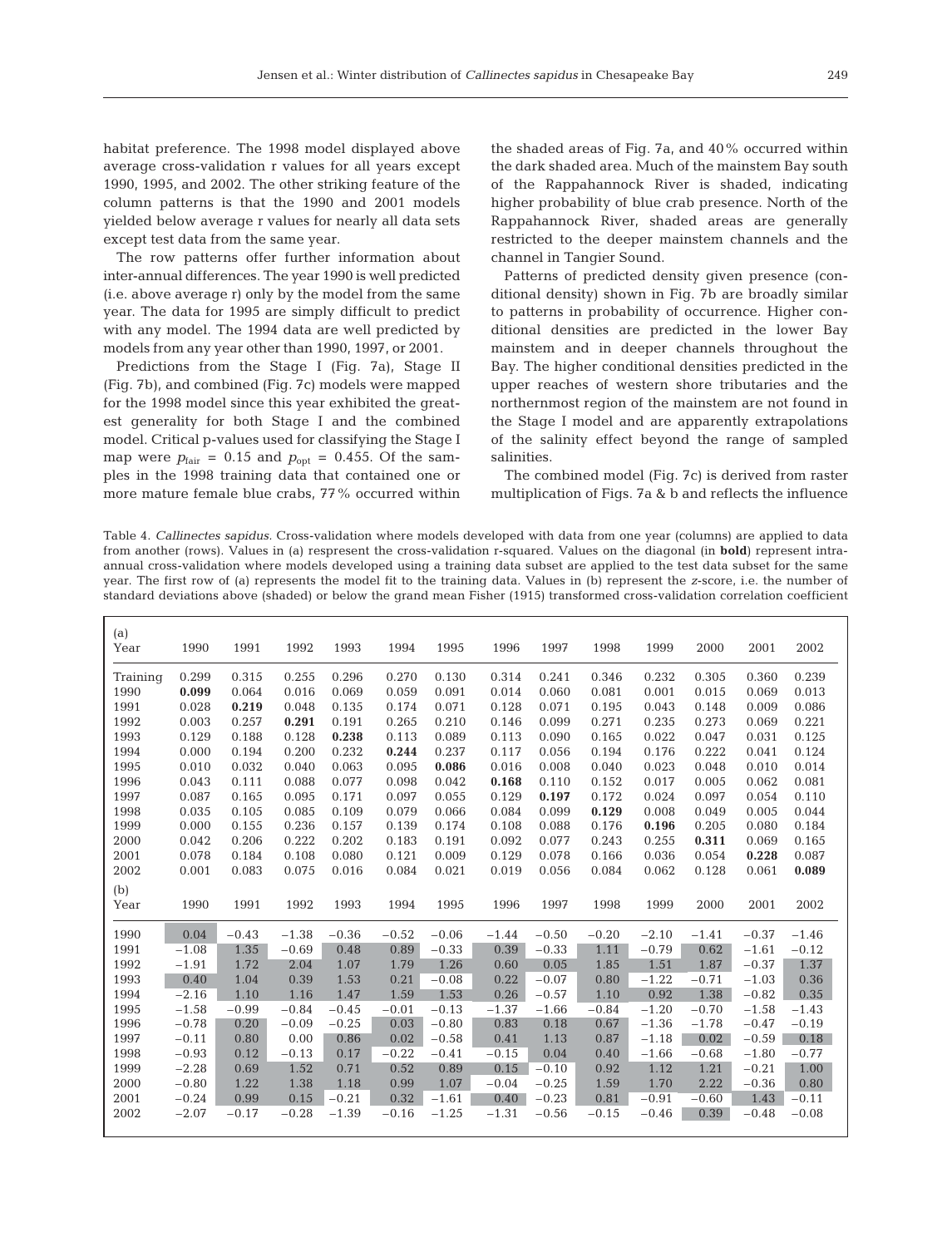

Fig. 6. *Callinectes sapidus*. Cross-validation plot showing observed vs. predicted log density (log  $# 1000m^{-2}$ ) for the 1998 training data, the one-to-one line (solid) and the linear regression line (dashed) fit to all data, including zeros. Note: multiple observations are overlaid along the *x*-axis near the origin

of both model stages. Highest predicted densities are found in the lower Bay mainstem and deep channels. The high conditional densities predicted in Stage II for the upper reaches of western shore tributaries and the northernmost region of the mainstem are largely nullified by the low probability of crab presence predicted for these areas in Stage I.

# **DISCUSSION**

The spatial patterns of winter distribution and abundance of mature female blue crabs in Chesapeake Bay were significantly related to several environmental factors over 13 yr. Depth and distance from the Bay mouth (and their interaction) were the dominant variables for predicting both presence/absence and abundance of mature female blue crab. In-



Fig. 7. *Callinectes sapidus*. (a) Predicted probability of mature female blue crab presence, (b) predicted log density (log #  $1000m^{-2}$ ) given presence, and (c) predicted log density (log #  $1000m^{-2}$ ) based on the product of (a) and (b) from the 1998 model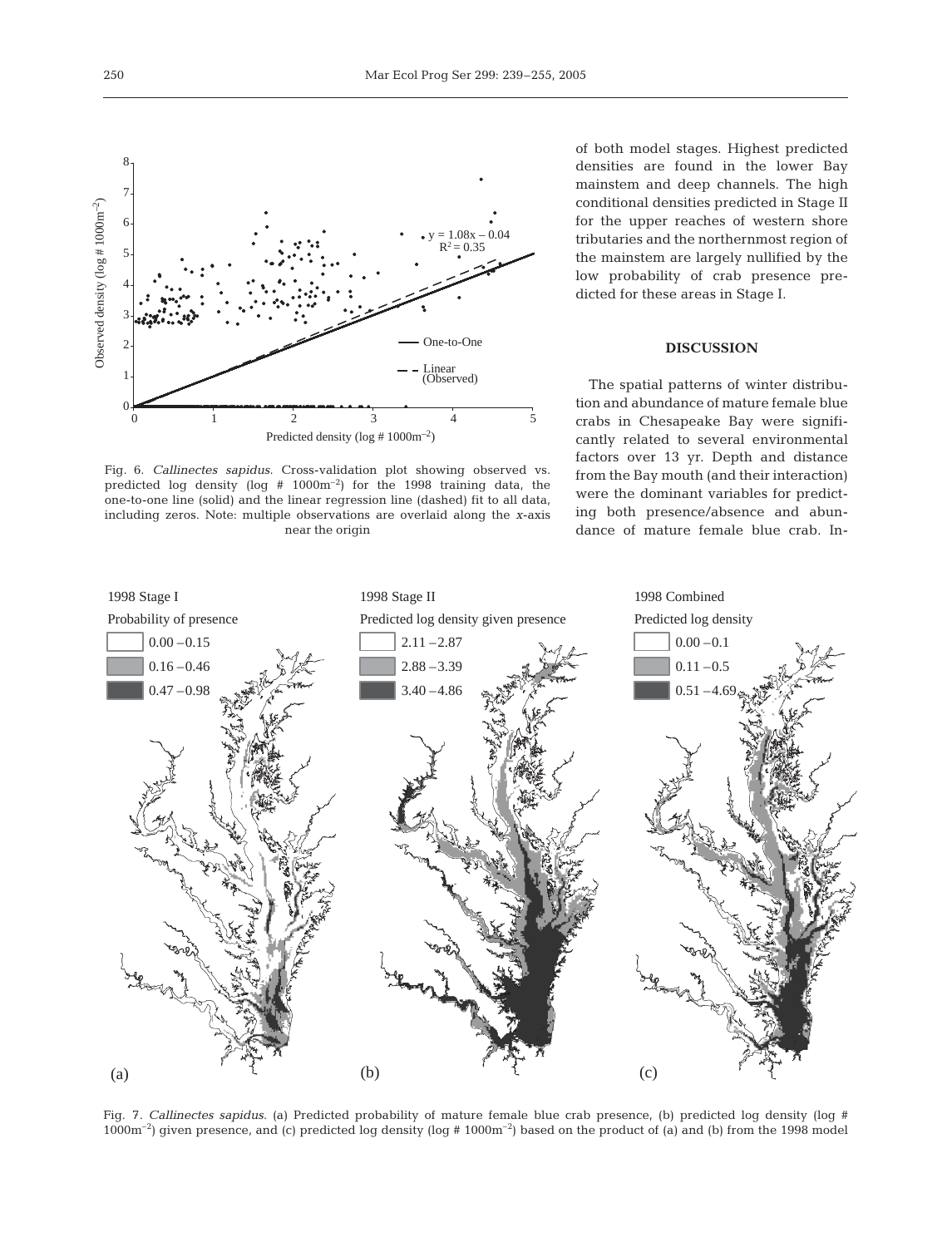creased depth was associated with increased probability of finding crabs and increased crab abundance where they were present. Although greater depths are generally associated with lower Bay waters, depth may also have a direct effect on habitat suitability by providing some protection against rapid temperature changes due to changing air temperature. Bottom waters in shallow parts of Chesapeake Bay typically show greater daily temperature variations than do deep bottom waters (O. Jensen, unpublished analysis of Chesapeake Bay Water Quality Monitoring Program data).

Probability of crab presence and crab abundance generally decreased with distance from Bay mouth, although in some years a maximum was discernible at 25 to 50 km from the Bay mouth. The correlation between distance from the Bay mouth and other environmental variables, salinity in particular, makes it difficult to determine what, if any, direct influence distance from the Bay mouth could have on blue crabs. However, mature female blue crabs both spawn and overwinter in the lower Bay, and it is likely that effective offshore transport of newly hatched crab larvae is dependent on their release location. The role of distance from the Bay mouth in explaining abundance of mature female blue crab may be related to selection for optimum larval transport conditions or a balance between conditions favoring higher survival and those favoring reproductive success.

Salinity and temperature were also frequently found to be significant factors in determining crab distributions, although perhaps not as often as might be expected given the demonstrated effects of salinity and temperature on the bioenergetics (Guerin & Stickle 1992, Brylawski & Miller 2003), growth (Tagatz 1968, Smith 1997), and survival (Tagatz 1969) of blue crabs in the laboratory. Higher salinities were associated with higher probability of blue crab presence and higher density given presence, with a maximum at 25 ppt observed in some years. Females migrating from the upper Chesapeake Bay likely do not spawn until the season after mating (Turner et al. 2003); however, there are potential advantages to overwintering in the lower Bay. Although adult females tolerate a wide range of salinities, they may be less efficient osmoregulators at lower salinity (Tan and Van Engel 1966), and may be less tolerant of extreme temperatures at low salinity (Tagatz 1969). Laboratory studies have demonstrated that blue crab respiration increases at decreasing salinity (Engel & Eggert 1974, Guerin & Stickle 1992), thus overwintering in high salinity waters may allow females to conserve energy. In addition to having lower salinity, upper Bay waters also have greater temperature fluctuations.

Higher temperatures were associated with a lower probability of crab presence, but higher density given presence. Blue crabs may be expected to have conflicting demands regarding temperature. Mortality rates increase sharply below 5°C (L. Bauer pers. obs.), but respiration and metabolic costs begin to increase rapidly above approximately 15°C (Brylawski & Miller 2003). Still, it is unclear why the direction of the temperature response should vary between Stage I and Stage II models.

Response curves for the 2 remaining variables (not shown) are complex and do not coincide with simple biological explanations. Bottom slope and distance from SAV showed little ability to explain crab distributions or abundance. Even when these variables were determined to be significant, the response curves were highly variable and no support was provided for the hypothesis that lower slope and shorter distance from SAV represent preferred winter habitat. Such year-to-year variability in response curves may indicate that relationships to some habitat parameters are complex and dynamic or may change with changes in population size. It is also likely that some spurious relationships may be found to be significant when fitting 26 separate models.

Although correlation among environmental parameters is likely the norm rather than the exception, such dependencies must be considered when evaluating model selection results. For example, a strong correlation exists between salinity and distance from the Bay mouth. As a result, although both variables were common in the final models, it was relatively unusual for both to be included in the same model. Although efforts were made to make all variables equally likely to enter into the model (e.g. by transforming non-normally distributed variables and rescaling some variables so that all were of the same magnitude), inherent differences in variability and measurement error are still likely to influence model selection. As Håkanson & Peters (1995) have pointed out, if 2 environmental parameters are equally related to a response, it is the parameter with lower variability and lower measurement error that is most likely to be selected by the model. In this case, the static variables (depth and distance from the Bay mouth) have an advantage in that they can be measured with little error and they do not change over time. Even if individual crabs are selecting an overwintering location based on temperature and salinity at the time of burying, depth and distance from the Bay mouth may be more powerful predictors of distributions, despite not being the proximate cue, to the extent that they integrate information about salinity and temperature over the period during which crabs are selecting an overwinter location. Such questions about migration cues cannot be resolved through an empirical habitat modeling approach.

Despite the highly flexible modeling process and the inclusion of interactions among parameters, the full 2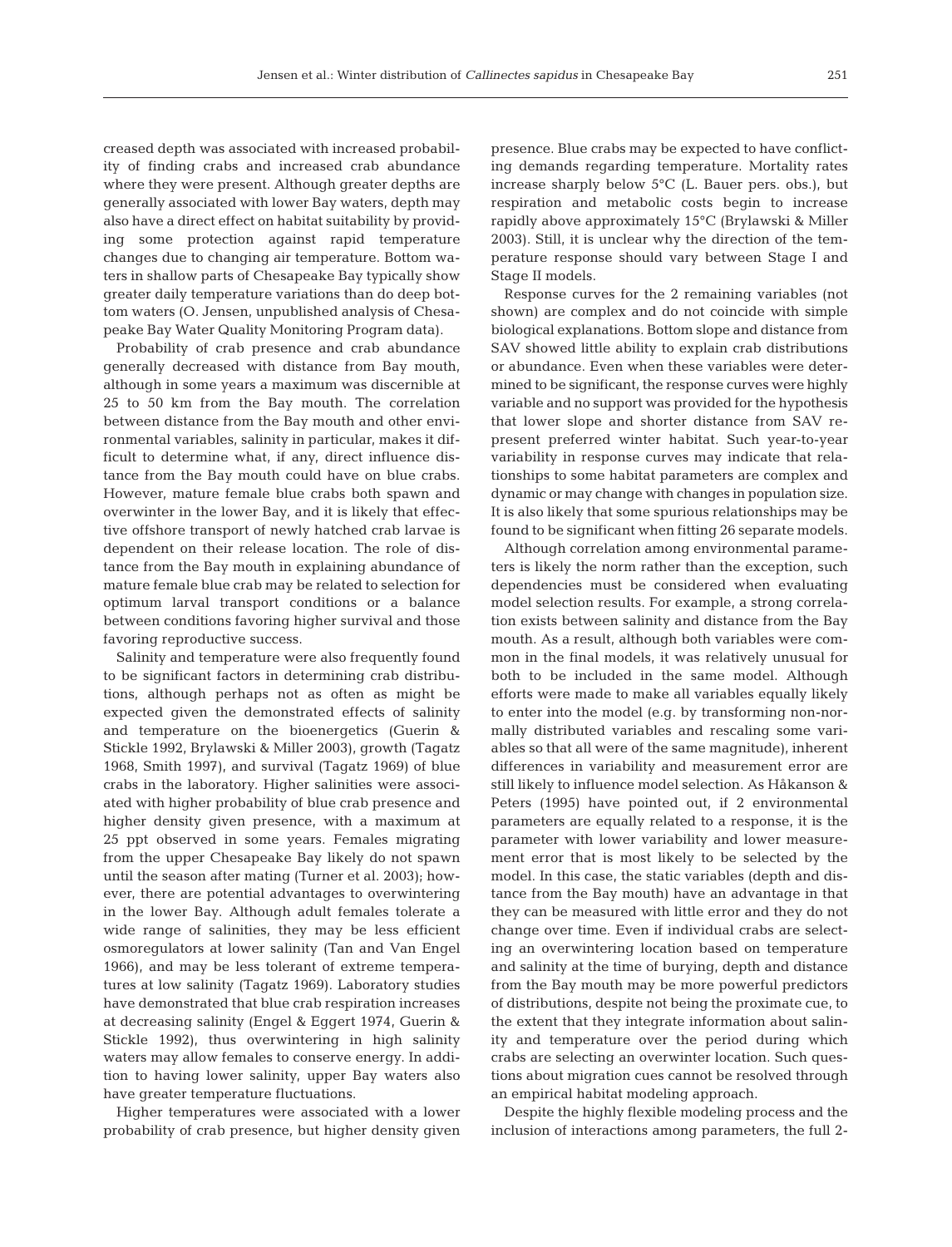stage GAMs explained only a fraction (13 to 36% when applied to the training data) of the variability in crab abundance. In addition, the 2 most important variables, depth and distance from the Bay mouth, are spatially static and thus cannot explain inter-annual changes in distribution patterns. Either there exist other important environmental determinants of crab distributions than those explored here or, although habitat affinities clearly exist (as evidenced by the consistent significance of some of the environmental parameters), much of the observed variability in distribution patterns is not the result of habitat selection. If other environmental factors are guiding habitat selection, it is unclear what those factors may be. Although hypoxia is prevalent in deeper Bay waters in the summer, winter dissolved oxygen levels are sufficient for blue crabs in even the deepest Bay waters (Wang et al. 2001). The development of detailed benthic habitat maps would allow for inclusion of sediment type as a predictor variable; however, the evidence for sediment type effects on blue crab distributions is mixed. Schaffner & Diaz (1988) found significantly higher abundance of blue crabs on sediments with intermediate sand content (41–60%) based on a limited number (94) of lower Bay sample sites. In contrast, Sharov et al. (2003) reported that stratification by sediment type produced only marginal gains in precision of baywide blue crab abundance estimates based on a sample size of more than 1200 stations distributed throughout the Bay. We conclude that factors other than habitat, such as the timing of the onset of cold weather and densitydependent habitat selection (discussed below), may also be important in determining blue crab winter distributions.

Although blue crab density was difficult to predict, the broader question of determining whether a given habitat is likely to contain blue crabs or not proved more tractable. Stage I (presence/absence) models showed considerable ability to discriminate between suitable and unsuitable habitat with approximately 75 to 80% correct predictions at  $p_{\text{fair}}$ . The discriminatory power of the Stage I models was also maintained when applied to other years with an average AUC of 0.71. Indeed, the most general Stage I model, the 1998 model, yielded an AUC greater than 0.7 for all but one of the other years indicating that it provides broadly applicable predictions which could be useful for management purposes. Furthermore, the probability map for the 1998 Stage I model confirms observations that mature female blue crab catch per unit effort (CPUE) is higher in deep water (Lipcius et al. 2001) and in the lower Bay, but also predicts relatively high probabilities of occurrence in some of the deeper channels of the middle and upper Bay and Tangier Sound. Mature females are found in WDS samples at these middle and

upper Bay locations, but it is unclear whether these individuals represent crabs that failed to complete their migration to the lower Bay, as suggested by Turner et al. (2003), or if these deep middle and upper Bay channels also represent preferred overwintering habitat. One of the component variables of the 1998 Stage I model is the dynamic variable, temperature. To the extent that temperature patterns vary from year to year, the predictions of the model are also likely to shift, giving the model the ability to adapt its predictions to changing environmental conditions.

The use of a GIS in combination with habitat suitability models has become widespread as a method of visualizing and mapping the results of habitat modeling (Stoner et al. 2001), as a qualitative test of habitat model output (Zheng et al. 2002), and as a tool for measuring variables that were not or could not be measured in the field (Brown et al. 2000, Clark et al. 2003). Variables such as slope, bathymetric variance, and distance from a particular point or habitat type may provide important information about habitat suitability, but cannot be easily measured in the field. In this study, 3 of the GIS-derived variables (through-water distance from the Bay mouth, salinity, and temperature) were found to be important factors for predicting distributions while the other 2 (bottom slope and distance from SAV) were not. The ease with which such GIS-derived variables can be calculated and tested for predictive ability makes this an appealing method for exploring potential habitat suitability factors.

Maps derived from such GIS-based habitat models may be useful for siting marine protected areas and dispersal corridors, which, for blue crab in Chesapeake Bay, are currently based simply on observations of higher concentrations of adult females at greater depths (Lipcius et al. 2001) as well as non-biological concerns such as enforceability. The concentration of suitable overwintering habitat in Virginia (southern) waters, which are subject to a winter dredge fishery, raises concerns over the vulnerability of overwintering mature female blue crabs. The region of highest probability of blue crab presence (Fig. 7a) is concentrated in a relatively small region of the lower Bay. Habitat with a probability of blue crab presence > 0.47 occupies an area of approximately 500 km<sup>2</sup>. This suggests that even a modestly-sized closed area could protect a large proportion of the blue crab's preferred overwintering habitat.

The cross-validation confirmed the ability of GAMs to describe general patterns, but provides a warning against naïve application of models to predict distributions in other years. Although the mean inter-annual cross-validation  $R^2$  value (0.101) was significantly lower than that for the intra-annual comparison (0.192), most models provided above average fits to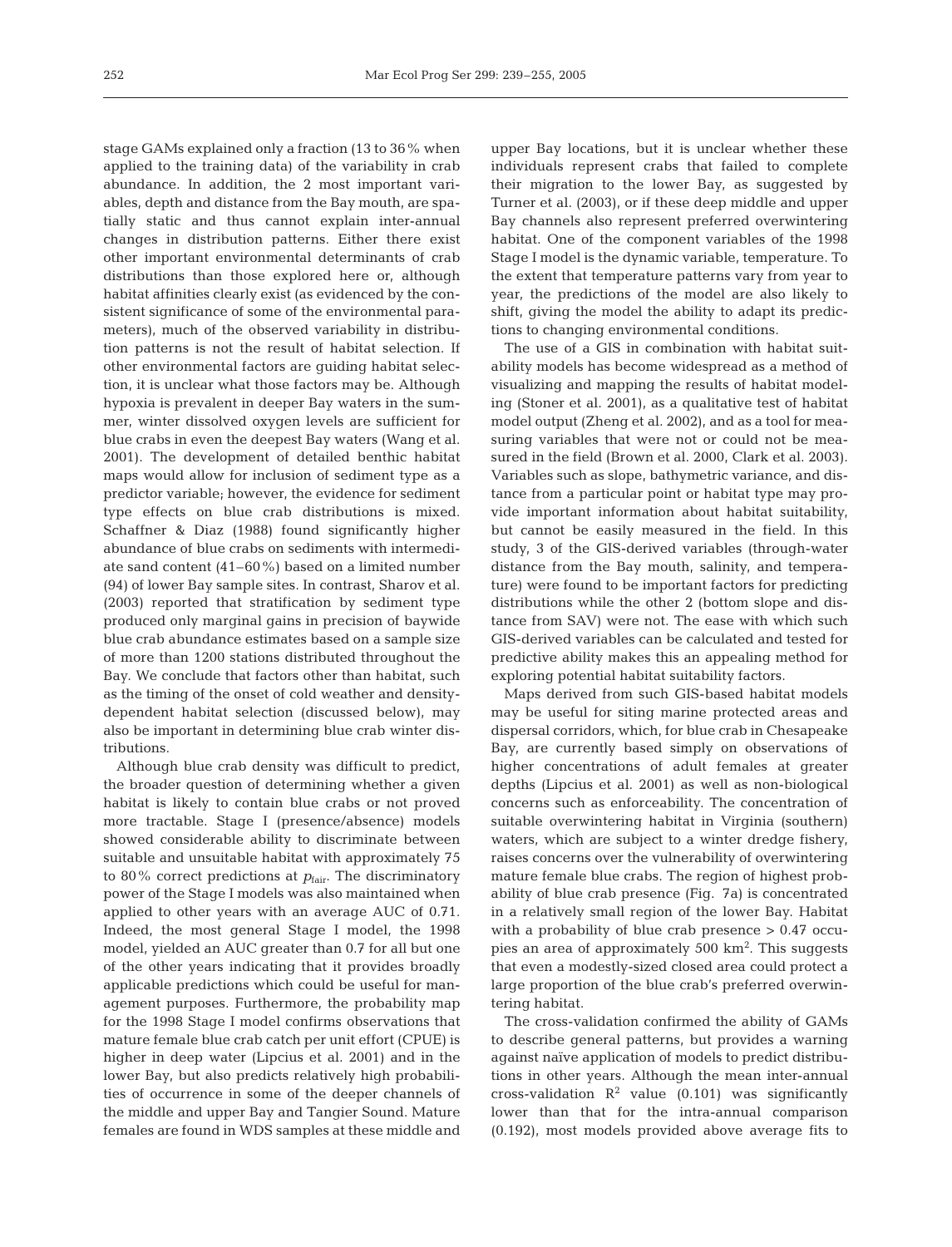several other data sets, and the best model provided above average predictions for 10 out of 13 other years. The failures of model generality were confined primarily to 2 or 3 years. The data for 1990 are a good example. Despite the fact that the 1990 model showed a slightly above average fit to the training data  $(R^2 =$ 0.299), the 1990 data were poorly predicted in interannual cross-validation with  $R^2$  values below average for all comparisons. The intra-annual cross-validation  $R<sup>2</sup>$ , however, was approximately average. Similarly, the 2001 model showed the best fit of any model to the training data ( $R^2 = 0.360$ ) and well above average intra-annual cross-validation, yet displayed poor generality with below average inter-annual cross-validation  $\mathbb{R}^2$  values for all comparisons. This indicates that although the strength of the response to habitat variables in 1990 and 2001 was normal, the details of that response were different to those observed in most other years. The explanation appears to lie in the unusually early and severe winters of 1989-1990 and 2000-2001, which had the 2 lowest average December temperatures observed over the 13 years of the survey. Thus, hypotheses or management actions developed from habitat models based on 1990 or 2001 data would likely not be applicable to other years. However, there was no reason *a priori* to anticipate this lack of generality from the model fits or intra-annual crossvalidations. Accordingly, we caution against the application of habitat models based on a single year of data without adequate inter-annual cross-validation.

Although models were generally transferable, some years consistently defied prediction by models developed from other years' data. The data from 1995, for example, were poorly predicted by all models and had the poorest observed fit to the training data. The relationships between blue crabs and their habitat in 1995 appear to be weak or highly variable as all models fit poorly to data from this year. Despite this high variability in 1995, the mean response to environmental variables in this year appears to have been fairly typical as the 1995 model displayed above average prediction accuracy when applied to 4 other years of data.

Some of the inter-annual variation in the models and their cross-validation performance is likely related to the date of onset of cold weather and the severity of the winter. Blue crabs are restricted in their level of activity by ambient temperatures. Early onset of cold weather is thought to result in an arrested migration that may strand individual blue crabs in sub-optimal habitat. Consequently, the earlier the onset of cold weather, the less likely observed distributions reflect true habitat preference. Prolonged periods of cold weather also appear to increase the amount of winter mortality (Sharov et al. 2003). To the extent that crabs concentrate in areas where overwinter survival is

higher, severe winters may highlight the expression of existing habitat affinities by preferentially removing individuals that stray from optimal habitat. Conversely, severe winters are likely to obscure the consequences of habitat choice based on factors other than survival, for example, spawning success.

Density-dependent changes in habitat use offer an intriguing alternative explanation for inter-annual differences. MacCall's (1990) basin model predicts that at low population density all individuals will concentrate in the preferred habitats. As population density increases, the preferred habitats become full and individuals are forced to seek out alternative sub-optimal sites. Over the 13 years of the winter dredge survey, estimates of baywide mature female abundance show a more than 4-fold variation from a high of 182 million in 1991 to a low of 41 million in 2001. Interannual changes in abundance are significantly correlated with changes in the location of the center of mass of blue crab distributions (Jensen 2004). Even in years with high blue crab abundance the vast majority of samples showed densities below one crab  $m^{-2}$ , suggesting that space is not physically limiting. The potential mechanisms behind this apparent density-dependent habitat selection deserve further study

Despite inter-annual variation and the existence of non-habitat related influences, a GAM approach offers unique insights into the factors determining winter distributions of mature female blue crabs. Environmental factors were considered not in isolation, but simultaneously and in interaction. The value of the GAM approach is that, from this collection of intercorrelated variables, it was possible to discern general patterns that persisted from year to year and to identify depth and the distance from the Bay mouth as the 2 most important environmental determinants of winter habitat. The details of these relationships and formal hypothesis tests for individual factors are more appropriately the domain of other methods.

GAMs have become widely recognized as an important tool for understanding species distributions (reviewed in Guisan et al. 2002) because they effectively address many of the statistical challenges (e.g. non-linear responses, complex interactions, and counts that are zero-inflated or otherwise problematic in their distribution) associated with field survey data. One of the concerns with using such a flexible approach is that better model fit might come at the expense of generality. Although some applications of GAMs have successfully addressed concerns regarding generality by dividing large data sets into different years and analyzing them separately (e.g. Begg & Marteinsdottir 2002) or including a year term (e.g. Maravelias et al. 2000b) in the model, and one has used inter-annual cross-validation to compare 2 separate model years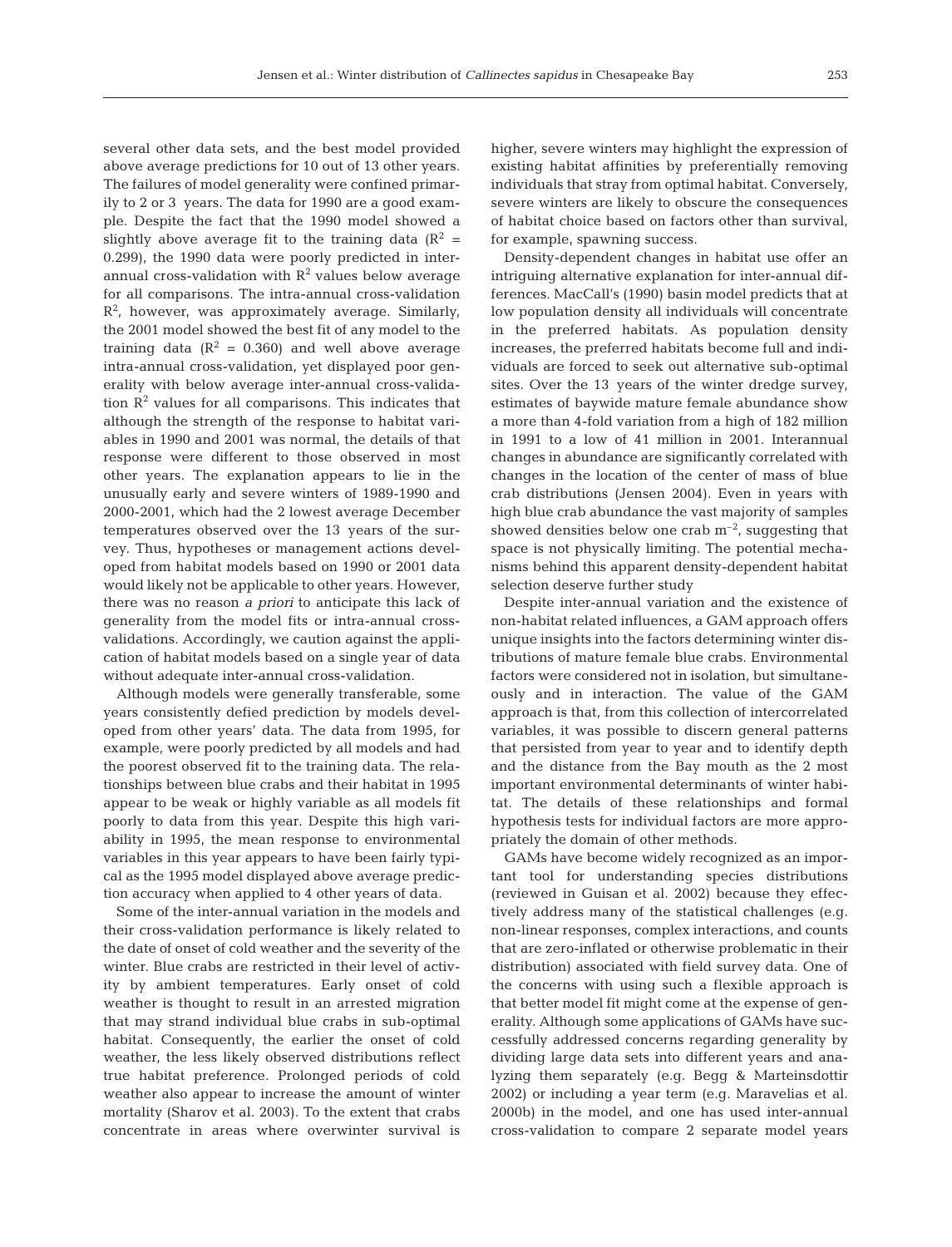(Forney 2000), this is the first systematic test of GAM habitat model generality. Interannual differences in the structure of models that, we developed, together with their performance in cross-validation trials underscore the importance of having more than a single year 'snapshot.' Although most models performed well in cross-validation, a few years were different enough from the general pattern that they resulted in models with little ability to predict distributions in other years. Such aberrant years can provide unique insights (in this case, suggesting the importance of the timing of cold weather) and, with multiple years of data, they can be identified and effectively dealt with. In the absence of sufficient temporal scope to the data, however, habitat suitability models may be misleading.

*Acknowledgements.* We thank G. Davis for providing winter dredge survey data and valuable discussions, S. Wood and E. Russek-Cohen for statistical advice, and O. Richter for accommodating O.P.J. at the Institute of Geoecology, Department for Environmental System Analysis, Technical University Braunschweig. M. C. Christman and E. D. Houde provided helpful comments on an earlier version of the manuscript. This work was supported by a grant to O.P.J. from the German Academic Exchange Service (DAAD), and by a fellowship from the University of Maryland Sea Grant Program. L.J.B. was supported by a fellowship from the University of Maryland Sea Grant Program. T.J.M. was funded by a grant from University of Maryland Sea Grant (R/F89 R/F93). This is contribution number 3847 from the University of Maryland Center for Environmental Science Chesapeake Biological Laboratory.

## LITERATURE CITED

- Barry SC, Welsh AH (2002) Generalized additive modelling and zero inflated count data. Ecol Model 157:179–188
- Begg G, Marteinsdottir G (2002) Environmental and stock effects on spatial distribution and abundance of mature cod *Gadus morhua*. Mar Ecol Prog Ser 229:245–262
- Bonn A, Schroder B (2001) Habitat models and their transfer for single and multi species groups: a case study of carabids in an alluvial forest. Ecography 24:483–496
- Borchers DL, Buckland ST, Priede IG, Ahmadi S (1997) Improving the precision of the daily egg production method using generalized additive models. Can J Fish Aquat Sci 54:2727–2742
- Brown SK, Buja KR, Jury SH, Monaco ME (2000) Habitat suitability index models for eight fish and invertebrate species in Casco and Sheepscot Bays, Maine. North Am J Fish Manage 20:408–435
- Brylawski BJ, Miller TJ (2003) Bioenergetic modeling of the blue crab *(Callinectes sapidus)* using the fish bioenergetics (3.0) computer program. Bull Mar Sci 72:491–504
- Cardinale M, Arrhenius F (2000) The influence of stock structure and environmental conditions on the recruitment process of Baltic cod estimated using a generalized additive model. Can J Fish Aquat Sci 57:2402–2409
- Chesapeake Bay Program (1993) Guide to using Chesapeake Bay Program water quality monitoring data. CBP/TRS 78/92. Chesapeake Bay Program, Annapolis, MD
- Clark RD, Morrison W, Christensen JD, Monaco ME, Coyne MS (2003) Modeling the distribution and abundance of spotted seatrout: integration of ecology and GIS technology to support management needs. In: Bortone SA (ed) Biology of the spotted seatrout. CRC Press, Boca Raton, FL
- Cressie N (1993) Statistics for spatial data, John Wiley & Sons, New York
- Engel DW, Eggert LD (1974) The effect of salinity and sex on the respiration rates of excised gills of the blue crab, *Callinectes sapidus*. Comp Biochem Physiol 47A:1005–1011
- Fisher RA (1915) Frequency distributions of the values of the correlation coefficient in samples from an infinitely large population. Biometrika 10:507–521
- Forney KA (2000) Environmental models of cetacean abundance: reducing uncertainty in population trends. Conserv Biol 14:1271–1286
- Gibson LA, Wilson BA, Cahill DM, Hill J (2004) Spatial prediction of rufous bristlebird habitat in a coastal heathland: a GIS-based approach. J Appl Ecol 41:213–223
- Guerin JL, Stickle WB (1992) Effect of salinity gradients on the tolerance and bioenergetics of juvenile blue crabs *(Callinectes sapidus)* from waters of different environmental salinities. Mar Biol 114:391–396
- Guisan A, Edwards TC, Hastie T (2002) Generalized linear and generalized additive models in studies of species distributions: setting the scene. Ecol Model 157:89–100
- Håkanson L, Peters RH (1995) Predictive limnology methods for predictive modelling. SPB Academic Publishing, Amsterdam
- Hastie TJ, Tibshirani RJ (1990) Generalized additive models. Chapman & Hall, London
- Hosmer DW, Lemeshow S (2000) Applied logistic regression. John Wiley & Sons, New York
- Jensen OJ (2004) Spatial ecology of blue crab *(Callinectes sapidus)* in Chesapeake Bay. MS thesis, University of Maryland, College Park, MD
- Johnson DR (1995) Wind forced surface currents at the entrance to Chesapeake Bay: their effect on blue crab larval dispersion and post-larval recruitment. Bull Mar Sci 57:726–738
- Lipcius R, Seitz RD, Goldsborough WJ, Montane M, Stockhausen WT (2001) A deepwater dispersal corridor for adult female blue crabs in Chesapeake Bay. In: Kruse GH and 8 others (eds) Spatial processes and management of marine populations. Alaska Sea Grant, Fairbanks, AK, p 643–666
- Lipcius RN, Stockhausen WT (2002) Concurrent decline of the spawning stock, recruitment, larval abundance, and size of the blue crab *Callinectes sapidus* in Chesapeake Bay. Mar Ecol Prog Ser 226:45–61
- Lipcius RN, Stockhausen WT, Seitz RD, Geer PJ (2003) Spatial dynamics and value of a marine protected area and corridor for the blue crab spawning stock in Chesapeake Bay. Bull Mar Sci 72:453–469
- MacCall AD (1990) Dynamic geography of marine fish populations, University of Washington Press, Seattle, WA
- Maravelias C (1999) Habitat selection and clustering of a pelagic fish: effects of topography and bathymetry on species dynamics. Can J Fish Aquat Sci 56:437–450
- Maravelias C, Reid D, Swartzman G (2000a) Seabed substrate, water depth and zooplankton as determinants of the prespawning spatial aggregation of North Atlantic herring. Mar Ecol Prog Ser 195:249–259
- Maravelias C, Reid D, Swartzman G (2000b) Modeling spatiotemporal effects of environment on Atlantic herring, *Clupea harengus*. Environ Biol Fish 58:157–172
- McKenzie MD (1970) Fluctuations in abundance of the blue crab and factors affecting mortalities. South Carolina